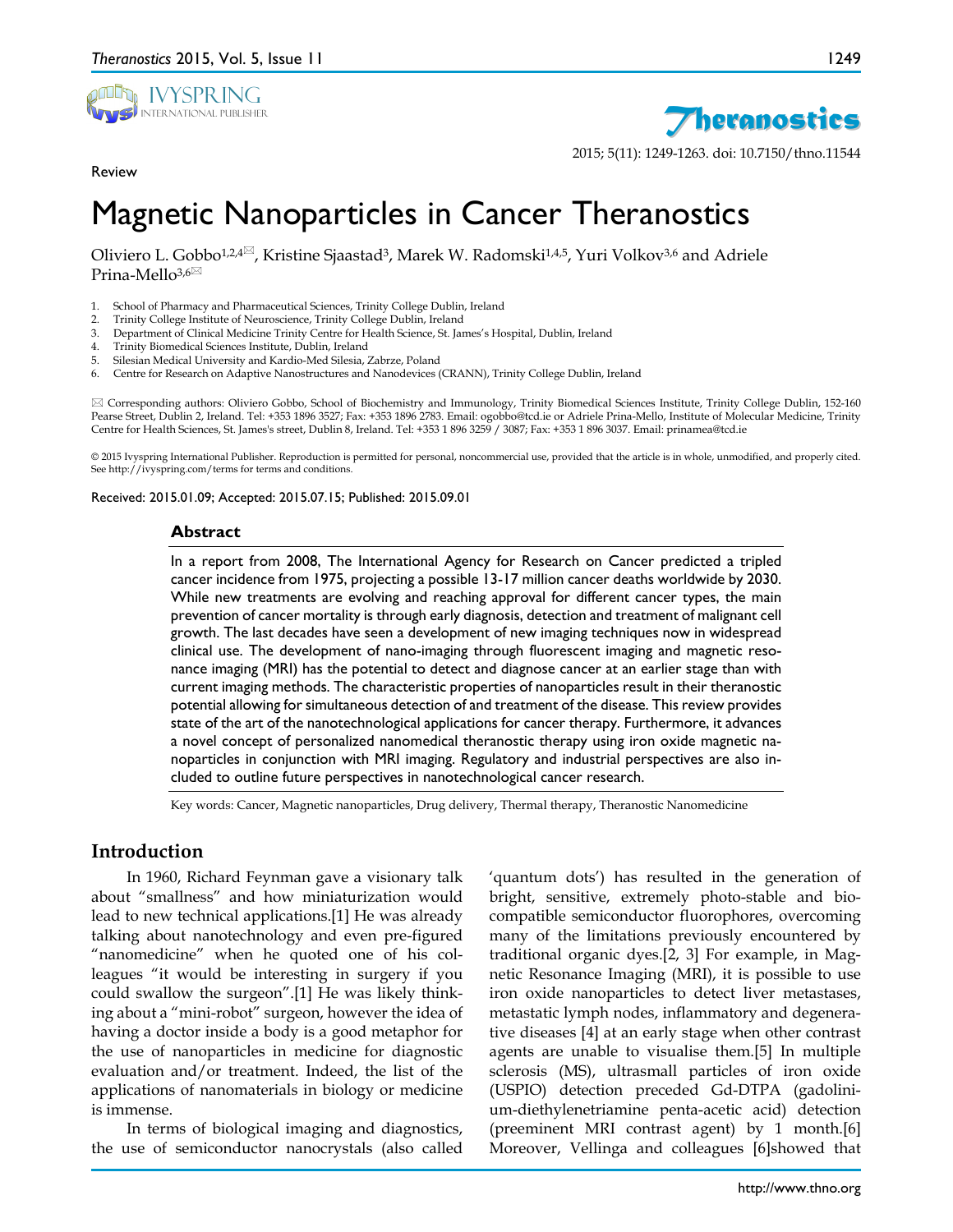USPIO- and Gd-DTPA-enhancement disclose different pathological processes in MS. There are many other alloy/metallic nanoparticles that have potential biomedical applications, such as, manganese, nickel-gold alloy, which can be also coated with biocompatible materials similarly to iron oxide nanoparticles, the latter being the main focus of this manuscript.[7, 8]

In terms of therapeutics, there is a potentially large role for nanoparticles in tissue bone engineering. [9, 10] Nanoparticles can be also engineered for selective drug and gene delivery to targeted organs or tissues, minimizing exposure of healthy tissue to drugs or genes.[11-15] Furthermore, some nanomaterials are used for thermal therapy. Indeed, several classes of nanoparticles, including liposomes, magnetic and metallic, are currently in clinical trials for cancer thermal therapy.[16] A good example of this is the use of magnetic nanoparticles (MNPs), which can be designed to heat under a high frequency magnetic field to induce cancer cell death.[17, 18] Research progresses even further in the cancer fight by targeting cancer stem cells (CSCs). Indeed CSCs not only can play a major role in cancer initiation, progression and drug resistance, but chemotherapeutic drugs may increase the CSCs fraction in the tumour, allowing these cells to survive and evade to distant sites.[19] In this battle against CSCs, MNPs have shown encouraging results. For example, Sadhukha et al. discovered that the magnetic hyperthermia transduced by superparamagnetic iron oxide nanoparticles (SPION) in the alternating current magnetic field reduced or eliminated CSC population.[20] While the combination therapy of anti-ABCG2 monoclonal antibody and paclitaxel loaded iron oxide magnetic nanoparticles against cancer stem-like cell activity in multiple myeloma, led to significant reduction of tumour growth in a preclinical study.[21]

The aim of this review is firstly, to provide state of the art of nanomaterial application for cancer therapy, and secondly to advance a novel concept of personalized nanomedical theranostic therapy using multilayer magnetic nanoparticles in conjunction with MRI imaging. Indeed, magnetic nanoparticles (MNPs) constitute an important class of nanomaterials widely studied for their potential use in biomedicine fields (e.g. imaging, cell labeling, hyperthermia and drug delivery).[22] They can be classified as metal, alloys or oxides, and commonly consist of magnetic elements such as iron, nickel and cobalt and their chemical compounds. Iron-based NPs are the most studied, since iron is believed to be more biocompatible. Most of their applications are a consequence of their magnetic properties, which greatly differ from those of the bulk material.[22] The regulation and the industrial perspectives are also dealt with in the review, to delineate future perspectives of cancer nanomedicine.

#### **Multilayer concept**

The idea behind the multilayer concept is that a unique medical platform could have various properties from the detection to the cure of diseases. For example, the magnetic nanoparticle (MNP) surface can be engineered to achieve layering structure, to produce multi-functionalized nanoparticles for the prevention, diagnosis and treatment of diseases. Layering of iron oxide nanoparticles will generate functional SPIONs formed by three main components: (1) an iron oxide core functioning as MRI contrast agent, (2) a biocompatible coating and (3) a therapeutic coating targeted with a pharmacogenomics biomarker (Figure 1).[23-25]



**Figure 1.** Schematic of a multilayered SPION with personalized medicine application. The figure depicts the three main components formed by "layering" an iron oxide nanoparticle: (1) engineered Nano-Particle (ENP) core, (2) biocompatible coating and (3) therapeutic coating/targeting ligand. Reproduced with permission from Handbook of Clinical Nanomedicine: Nanoparticles, Imaging, Therapy and Clinical Applications (Movia D, Poland C, Tran L, Volkov Y, Prina-Mello A. Multilayered Nanoparticles for Personalized Medicine: Translation into Clinical Markets). Copyright Pan Stanford Publishing Pte. Ltd. [25]

The careful preparation and consideration around each of the three components can allow for identification of the most suitable solution based on the expected performance of the multilayer nanoparticle. This will enable targeted accumulation in the site of interest (targeting component) allowing the diagnosis of diseases and the evaluation of the treatment efficacy (imaging/diagnosis component) while tracking the drug delivery and release to the targeted tissue/cell (personalized therapy component).

For instance, the use of SPION layered with active gene/drug compound as therapeutics carriers could improve the drug/gene delivery into the targeted tissues when compared to their simple gene or drug administration. This is intrinsically linked to the different delivery mechanism which in the case of SPION is avoiding the accumulation of drugs in healthy sites, which is commonly the cause of adverse side effects.[26] Within the multilayered concept, the therapeutics could be engineered into the SPION final formulation to protect against i) the body's defence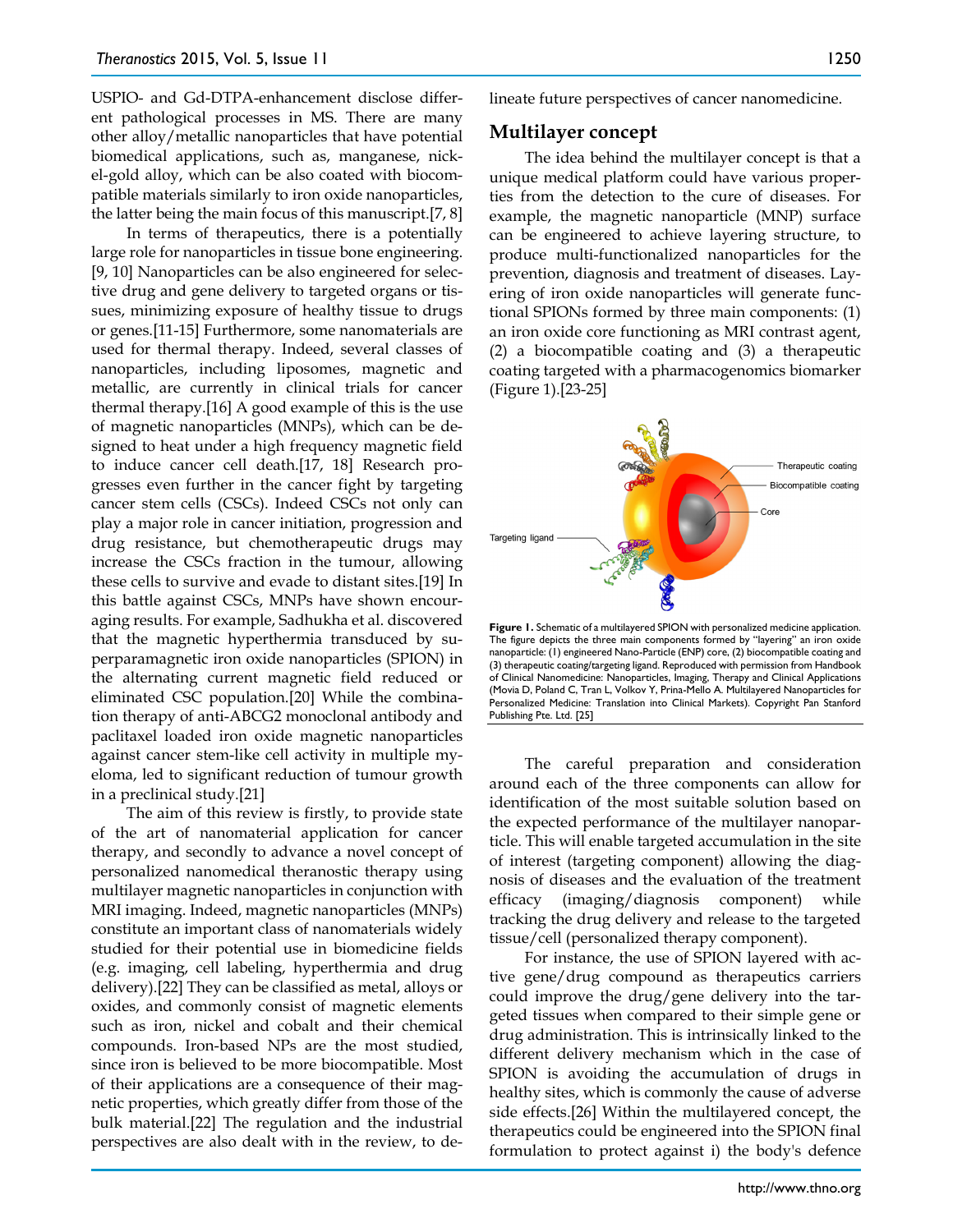system and ii) a premature degradation by a biocompatible coating.[26] To support this concept magnetite, as one of the most physiologically inert iron-based material is the most used compound for SPION particle synthesis.[26, 27] The synthesis of iron oxide nanoparticles has been intensively developed in the past years because of their technological interest for biomedical applications.[26-28] Numerous methods have been reported and explored to produce uniform nanoparticles with well-defined sizes, shapes, and other physical properties, using e.g. co-precipitation or thermal composition. [26, 27, 29] When exploited for industrial applications the multi-layered SPION has to comply with easy, clean and cost effective synthetic processes, and therefore in many cases ruling out methods in non-aqueous media.[30] Following the multilayer concept development process for biomedical application the most advantageous characteristic of iron oxide nanoparticles is the possibility to visualize them in the body using magnetic resonance imaging (MRI). At the basis of the multilayer concept the fine-tuning of the magnetic properties of the SPION can lead to change the relaxation rate of water protons in the immediate surroundings, exhibiting a change of contrast. [31, 32] This property has been successfully applied in cancer diagnostics as described below.

For clinical applications, it is of paramount importance that nanoparticles are also biocompatible. In fact, nanoparticle coatings is one of the most utilised strategy to prevent and or reduce any toxicity the SPION core might present and, therefore, reducing undesired toxic side effects. [33] The coatings are so important that they could modify the cell interaction process, pharmacokinetics and biodistribution of the same iron oxide nanoparticle. [29, 34] For instance, Ruiz and co-workers showed that the residence time was doubled for iron oxide nanoparticles coated with polyethylene glycol (PEG) as compared to the same bare nanoparticles. This resulted in reduced particle accumulation in liver and spleen.[35] Therefore, the role of the biocompatibility layer during the SPION development is to i) protect the therapeutic and targeting agents against the body's defence system, ii) improve the delivery efficiency of the cancer therapy and iii) avoid unwanted accumulation in secondary organs.

Overall, the use of nanoparticles as carriers for therapeutic and targeting molecules has been explored over the past 2 decades aiming at improving the therapeutic effect of the drugs and reducing their side effects. The engineering of SPION as multifunctional systems, loaded with various drugs and targeting molecules to direct them to cancer cells has been adopted for controlled drug release. [36] Anti-cancer drugs such as Doxorubicin (used to treat e.g. breast, stomach and bladder cancer) or Gemcitabine (used to treat e.g. pancreatic, non small cell lung cancer and bladder cancer) can be attached to iron oxide nanoparticles using tailored linkers. These ones when internalized into the cell, could be sensitive to certain intracellular triggering stimulus such as pH, enzymes or external stimuli such as temperature and release drugs from magnetic nanoparticles in a controlled manner.[36] DNA and RNA could also be encapsulated onto SPION for cancer gene therapy.[37] In the context of a therapeutic action, antibodies have interesting properties, since they can mediate the destruction of cancer cells by the body's immune system and be used as targeting agents. Indeed, they are specific and would be directed at their tumour targets (antigens) without affecting or with only minimum effect on healthy tissues.[38] They are other targeting molecules such the Nucant pseudopeptide (N6L), which binds nucleolin, a protein overexpressed in the membrane of cancer cells. N6L acts also as an anticancer drug, by entering the cell nucleus to induce apoptosis.[39]

When compared to conventional pharmaceutical products, nanometric drug delivery systems can often lead to higher drug bioavailability with lower dose (thus decreasing the adverse side effects). In addition, targeting moieties decorating the Engineered Nano-Particle surface can direct efficiently the clinical treatment to the affected tissue/cell with optimal selectivity.[40]

Finally, the adoption of the multilayer concept can be linked to improved safe-by-design and green-by-design approaches with the view of reducing the regulatory process for product approval.[25]

## **Cancer Diagnostics**

In 2008, the International Agency for Research on Cancer released its report on world cancer and noted that the global number of cancer cases doubled between 1975 and 2000 and it is expected to triple by 2030, leading to a projection of between 13 to 17 million cancer deaths.[41] Early detection of cancer greatly increases the chances for successful treatment. Screening across a healthy population may help to identify individuals who have the disease, but who do not yet have symptoms (such as in e.g. breast or cervical cancer). However, some cancers (such as pancreatic cancer) are difficult to detect with screening and, therefore, an early diagnosis is the only chance to detect tumour cell growth.

Nanotechnology is likely to play a major role in cancer diagnosis by allowing the visualisation of the cancer cell at an early stage. A few years ago, Ralph Weissleder described the advancement of molecular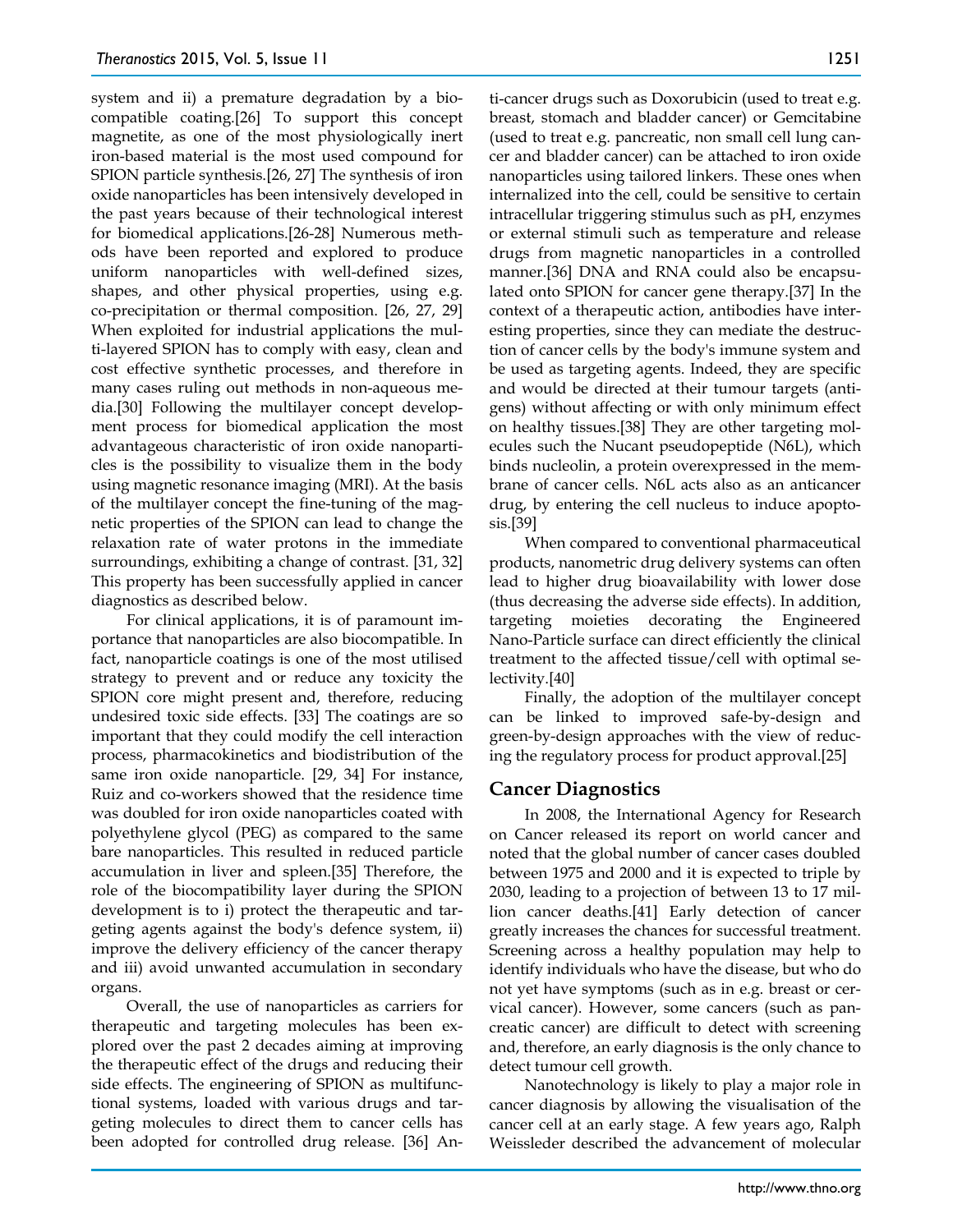imaging in cancer[42], and predicted that medical imaging technologies will play a central role in clinical oncology. Molecular imaging will allow clinicians to see not only where a tumour is located in the body, but also to visualize the expression and activity of specific molecules that influence tumour behaviour and/or response to therapy.[42] Indeed, modern clinical cancer diagnosis requires precise information, such as the position and the size of the tumour, and also if there are indications of metastases. However, progress in cancer imaging is relatively slow because of a poor pharmacokinetics profile or a high cost of the clinical development of molecular imaging agents.[42] It seems, therefore, that successful imaging agents must show improved pharmacokinetic profile, display low toxicity and be manufactured by cost-effective manufacturing techniques to be of relevance to clinical practice.

In the last few decades, cancer imaging research has seen a growth in the number of different imaging technologies, providing anatomic and physiological information, which are now in widespread clinical (e.g. positron emission tomography (PET) and single-photon emission computed tomography (SPECT)) and preclinical (e.g. fluorescence reflectance imaging (FRI)) use.[43] All of these techniques demand that the targeted molecules or the cells become visible. The three main strategies use genetic reporters (e.g., photoproteins or PET and MR detectable reporter genes) or radiotracer, fluorochrome, or magnetically tagged affinity molecules (e.g., labelled antibodies or small molecules) or biorthogonal reporter strategies.[43] In this context, nanotechnology could play a major role in delivering new imaging probes. Indeed, nanoimaging has the potential to detect and diagnose cancer at an earlier stage than with current imaging methods.[12]

Currently, the two main applications in nanoimaging are fluorescence imaging and Magnetic Resonance Imaging (MRI). In fluorescence imaging, quantum dots (QD) are used to visualise target tissue or to study the lymphatic system. These colloidal semiconductor nanocrystals can be administered in an animal and excited *in vivo* with a long wavelength. They are then detected by their resulting fluorescence using a sensitive charge-captured device camera.[12] While initial studies of the *in vivo* toxicity of QDs suggested that QDs are safe, a recent publication found clear signs of cytotoxicity for cadmium based-QDs.[44]

MRI is a non-invasive, tomographic imaging modality and is based on the manipulation of the inherent nuclear magnetic moment of endogenous nuclei. Images are obtained by exposing nuclei to a static magnetic field and, within that static field, perturbing

a steady-state equilibrium with time and space varying the magnetic fields. After perturbation, all nuclei relax by two unique and co-dependent relaxation mechanisms: T1 (spin-lattice relaxation) and T2 (spin–spin relaxation).[43] In the presence of MRI contrast agents, the relaxation times of protons nearby tissues change and create a modification in the relaxation time reading, which can be efficiently detected by MRI. There are numerous contrast agents or new applications for existing contrast agents.[45] However the 3 mean magnetic labels used in vivo MRI are gadolinium (Gd)-based contrast agents, hyperpolarized molecules and iron oxide magnetic nanoparticles. Gd complexes, despite their nephrotoxicity [46] are frequently used as a MRI contrast agent to enhance images in medical magnetic resonance imaging procedures.[46] Hyperpolarized molecules have a more recent history in MRI. The main molecules used are hyperpolarized gases (3He and 129Xe), which allow for MR images of lungs for indirect visualization of pulmonary diseases to be obtained.[47, 48] Other hyperpolarized molecules such as 13C are offering the possibility of obtaining information about molecular behaviour *in vivo*.[47] Whatever the molecule used, signal enhancement from the hyperpolarized species has a transitory nature, which makes these techniques a little more sophisticated to use in routine MR imaging than other magnetic labels. In this context, NPs can be successfully exploited to improve medical imaging for diagnostic purposes.

Nanoparticles, such as gold NPs and quantum dots, can enable the detection of tens to hundreds of cancer biomarkers in blood assays or on cancer tissue biopsies.[15] However, as it stands, these NPs are not currently suitable for human *in vivo* diagnostics imaging. In contrast, magnetic nanoparticles (MNPs) are already used in clinical diagnosis as a magnetic resonance imaging (MRI) contrast agent.[49] Two distinct classes of magnetic NPs are currently used for clinical imaging: ferromagnetic iron oxide particles and ultrasmall superparamagnetic iron oxide particles.[4] They work by shortening the spin–lattice relaxation time T1 and spin–spin relaxation time T2 resulting in the formation of a sharper and brighter image.[50] Due to their superparamagnetic properties, these NPs can change the spin–spin relaxation time of the neighbouring water molecules and then monitor the expression of genes, detect tumours, and other diseases.[11] They can be actively targeted or passively targeted to differentiate between the normal and the diseased tissue.[11] Magnetic NPs are, therefore, the most suitable NPs in terms of rapid availability for *in vivo* human diagnostics and imaging of cancer. They also show the immense advantage of selectively delivering a drug to the cancer cells.[51] We will provide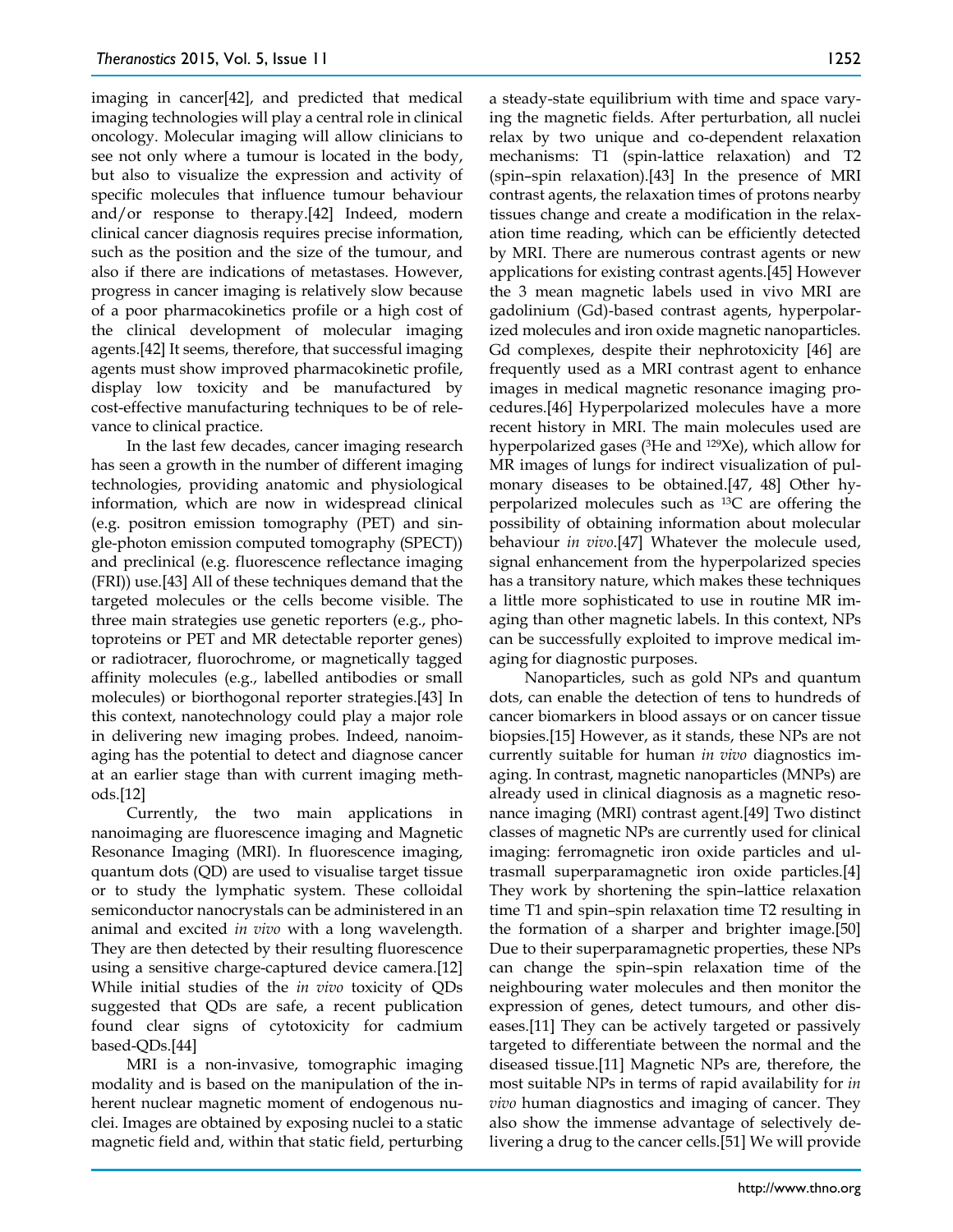more detail on their proprieties in the next section. Although MNPs are not the only nanoparticles combining drug delivery and imaging[11], they are the most advanced in the process of research and development as therapeutic agents as well as MRI contrast labels in humans.[11, 15] For example, Hayashi et al. [52] have shown in a very elegant set of experiments the advantages of SPION i.v. administrated for cancer theranostics by combining MRI as diagnostic imaging modality and magnetic hyperthermia treatment. Previously Zhao et al. [53] demonstrated the benefits of intratumour injection of SPION for hyperthermia effect, showing MR images of the SPION-labelled tumour.

## **Cancer Therapeutics**

Surgery, radiotherapy and chemotherapy are the key components of cancer treatment. Chemotherapy uses cytotoxic agents to target malignant tumours in organs or tissues. Unfortunately, chemotherapy is expensive and in addition to cancer affects normal cells leading to numerous side effects. By using nanoimaging and nanodrug delivery systems cancer cells can be selectively targeted thus reducing undesired systemic drug toxicity. Nanoparticle-based drug delivery systems, especially liposomes [54, 55], have already been approved by the US Food and Drug Administration (FDA) for the treatment of specific cancers[56] and continue to be developed in pre-clinical research.[57] Here, we will provide more information on the use of MNPs in cancer therapeutics.

The most widely used MNPs are magnetite Fe<sub>3</sub>O<sub>4</sub> and maghemite γ-Fe<sub>2</sub>O<sub>3</sub>. Pure metals such as Fe, Ni and Co, ferrites of the form  $MeO@Fe<sub>2</sub>O<sub>3</sub>$  (Me = Mg, Zn, Mn, Ni, Co, etc) may be also used to prepare MNPs.

## **Drug delivery**

Magnetic nanoparticles appear to be very appropriate for drug delivery. Indeed, they can be synthetized in different sizes and can be functionalized (surface-coated) in order to carry various molecules. A number of issues need to be considered when using MNPs as carriers including colloidal stability and biocompatibility.[58] Furlani [58] has recently described the properties of nanomaterials in the physiological environment and their specific properties used during the elaboration of these nanoparticle-based drug-delivery systems. Indeed, MNPs need to be coated with surfactants or polymers (e.g. dextran, polyethylene glycol) to stabilise them and attach functional groups to their surfaces. The functionalisation is used to bind the appropriate molecules, such as anti-cancer drugs or antibodies, to the

nanoparticles.[55] Surfactants and polymers increase also the biocompatibility of the nanoparticles. Indeed, without this shield MNPs could not resist opsonisation (i.e. the process by which an exogenous molecule is tagged for destruction by phagocytosis) when introduced *in vivo*.[55] Another advantage of these nanoparticles is that they are nontoxic and well tolerated in vivo, independently of the administration routes.[58-61]

Nanoparticles are already widely used in drug delivery, offering to transport various agents such as antimicrobial molecules, genes, proteins and anti-cancer drugs. Many chemotherapeutic drugs and siRNA treatments have already been loaded in different nanoparticles and have demonstrated a great efficacy against different types of cancers [62-64], some are even in phase I of drug development studies. While cancer drug delivery via MNPs is seen in its infancy (to date, only a few reports with *in vivo* results have been published), it has great potential due to the numerous advantages of MNPs. For example, recently, Maeng et al. [65] have shown promising results MNPs loaded with doxorubicin (a potent anti-cancer agent) against liver cancer in rat and rabbit cancer models.

Gene therapy represents an alternative to anti-cancer drug treatment for cancer. Indeed, this therapy could target directly genes and regulate the altered gene expression, which is involved in carcinogenesis. However, *in vivo*, the half-lives of DNA or RNA are very short which makes gene therapy delivery very challenging. Nanoparticles when used for drug delivery should, therefore, have a dual function, the first is to protect the therapeutic agent from degradation and the second is to deliver it to cancer cells. Magnetic nanoparticles technology has one more advantage; it attracts NPs near the tumour and increases gene transfer into cells.[66] This technique is called magnetofection (Figure 2) and uses an external magnetic field (magnet) to concentrate and retain MNPs in a specific area.[67] However, this approach is not applicable for non-accessible tumours.[67]

## **Thermal therapy**

For the treatment of cancer, thermal therapies have numerous advantages. The technique is focal and repeatable with a minimally invasive application. There are 2 main types of thermal therapy: cool- or heat-based techniques. Cryosurgery is based on the application of extreme cold to destroy tumours e.g., in liver, prostate lung cancers. In recent years, the use of nanoparticles has led to a new technique called nanocryosurgery [68] which was proposed to improve freezing efficiency of the conventional cryosurgery.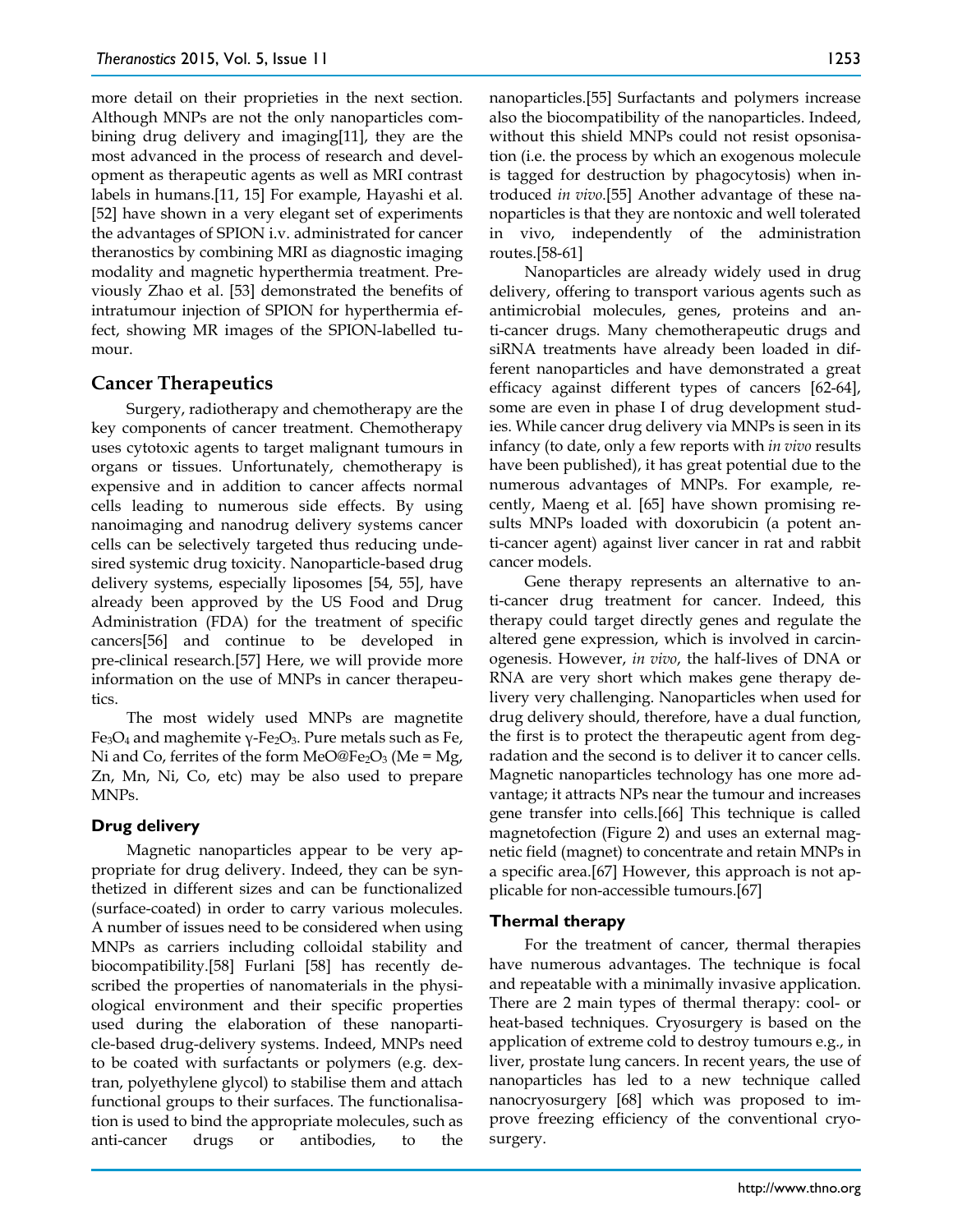

#### **Figure 2.** Overview of in vivo magnetofection.





While the use of MNPs in cryosurgery is at its infancy, in hyperthermic treatments MNPs have been investigated for decades.

For hyperthermic treatment, different techniques are available, such as lasers [69, 70], high intensity focused ultrasound [71, 72], radiofrequency currents [73, 74] or alternating magnetic field. [75-77]

Nanoparticles have been also investigated to deliver thermal energy to tumours. [78] The different techniques use the properties of NPs inherent to their size and composition such as optical and magnetic characteristics, thermal or electrical conductivity. For example, photothermal therapy uses laser light to heat NPs to selectively kill cells which incorporated these NPs. [79] More recently, graphene-based nanosystems have been shown to improve the stability, bioavailability, and photodynamic efficiency of organic photosensitizer molecules. Owing to its intrinsic high optical absorption in the near-infrared region, functionalized graphene oxide can combine both photodynamic and photothermal hyperthermia for optimum therapeutic efficiency.[80] In a recent review article Li and co-workers [80] have reported the current progress in the photodynamic therapy via nanotechnology.

The use of an external magnetic field is another technique to treat cancer with magnetic NPs. Indeed, minimally invasive magnetic heating therapy uses superparamagnetic iron oxide MNPs to generate heat (with an external alternating magnetic field) to specific tumour areas (Figure 3). So far, different cancer types e.g. brain, breast, prostate, and liver cancers have been treated using this technique. A great advantage of this approach is that MNPs can be injected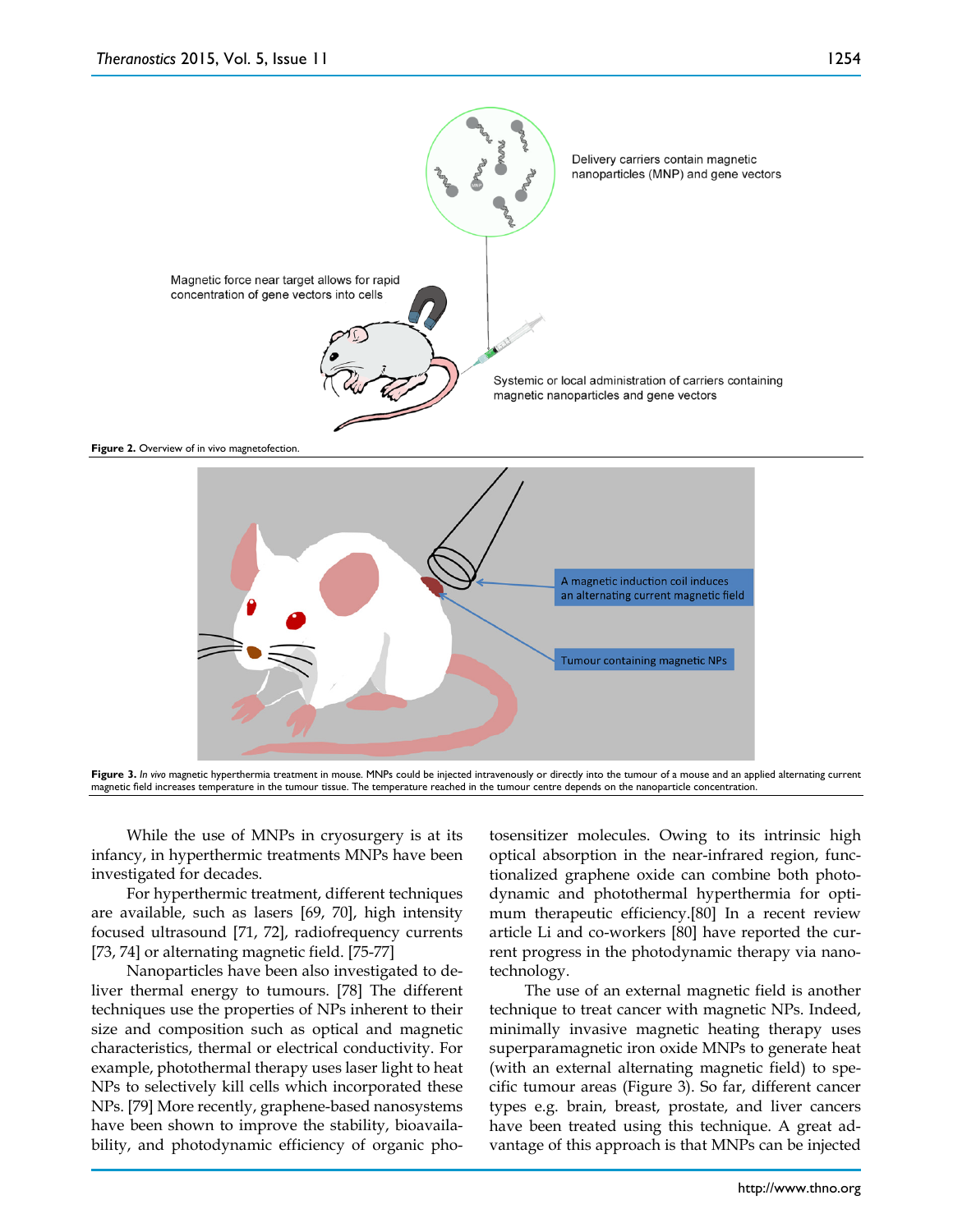directly into the tumour before heating treatment and MNPs seem to retain almost completely in the tumour allowing for repeated therapeutic sessions.[76] MNPs can be also administered to the bloodstream, but for such treatment MNPs would need to be targeted to the tumour before the heating therapy. In the following section, we will describe the different strategies, which can be used to target and treat tumours including glioblastoma.

### **Direct injection of MNP into the tumour**

Although most commercially available products using nanoparticles are found as contrast agents, recently milestones have been reached regarding anticancer therapy. The German company MagForce released their company presentation at the healthcare conference in May 2013, announcing the European Medicines Agency (EMA) approval of a new product, NanoTherm as a treatment of primary or recurrent glioblastoma multiforme, a lethal brain tumour with limited treatment options.[81] The new treatment involves the use of an aqueous dispersion of iron oxide nanoparticles, which is injected into the tumour. Once the particles are safely transferred, an alternating magnetic field applicator is used to alternate and adjust the magnetic field strength, thus creating heat and delivering localised treatment. The particles are coated with aminosilane, and a high concentration of iron with magnetic core causes less amounts of fluid to be injected for appropriate temperature generation to be achieved.[25, 82] A number of contributions have been published showing pre-clinical and clinical data obtained using this platform.

In rats aminosilicane coated particles when injected intra-tumourally to the rat glioblastoma prolonged survival 4.5 fold. These particles remained in the tumour after injection, thus enabling serial thermotherapy without the need for repeated injections. The anticancer effect was seen from necrotic cancerous tissue surrounding the particles, as well as a decreased proliferation rate.[83]

Maier Hauff et al.[82] combined MNP with external beam radiotherapy in 66 patients with recurrent glioblastoma multiforme. The trial showed that the MNP treatment was safe and effective, with longer overall survival reported in results.[82] NanoTherm has currently been released in 27 European countries, and the treatment is available to limited number of patients on a case-by-case basis.[81]

Following successful achievements of NanoTherm for glioblastoma multiforme, a new clinical trial is currently on going to document post-marketing results of its treatment effect. Furthermore, research using similar treatment has been started for other solid tumours with limited treatment

options. A Phase I clinical trial establishing toxicological effects of intratumoural iron oxide nanoparticles for hyper thermic treatment of patients with locally recurrent prostate cancer has been completed, showing promising results.[84]

## **Targeted drug delivery**

## Passive targeting

Passive targeting may be considered very important since the free accumulation of MNPs in the tumour area could increase the MRI detection and facilitate the diagnosis of cancer. Indeed, the tumours develop their own blood supply from the existing vascular system. Cancer-induced angiogenesis produces abnormal vessels which present fissures and through this state of leaky vasculature, NPs may accumulate in the tumours.[56] Nevertheless, passive targeting depends also on different physicochemical properties of the NPs such as the particle size, the surface charge and hydrophobicity.[85] Indeed., small NPs (<20 nm) are excreted by kidneys while medium sized NPs (30-150 nm) have been found in the bone marrow, heart, kidney and stomach. In contrast, large NPs tend to accumulate in the liver and spleen. Moreover, solid tumours show the enhancement permeability and retention (EPR) effect for NPs of an appropriate size. The EPR effect is due to the defective vasculature and deficient lymphatic drainage system in solid tumours causing increased pore size in the endothelial wall.[85] In consequence, large NPs do not readily penetrate to the tumour while small NPs can easily enter and leave the tumour. It is suggested that NPs ranging from approximately 10 to 100 nm, preferentially accumulate in the tumours as opposed to normal tissues.[85] Concerning the other properties of NPs, it seems that hydrophobic and positively charged molecules have short circulation times due to opsonisation, while hydrophilic and negatively charged NPs have long circulation times.[86] In summary, although the leaky vasculature is an enormous advantage for targeting tumours, passive targeting may not allow for sufficient amounts of NPs to accumulate in the tumour area for successful molecular MRI and treatment.

## Active targeting

A promising strategy to reach tumours is the development of active targeting of cancer cells by magnetic drug treatment or through interaction mediated by ligands such as antibodies folate, lectins and peptides as presented with NPs. In magnetic drug treatments, the drug or other active molecules is conjugated on a surface of a magnetic nanoparticle or could be encapsulated with a magnetic molecule into a nanoparticle platform such as liposomes, micelles or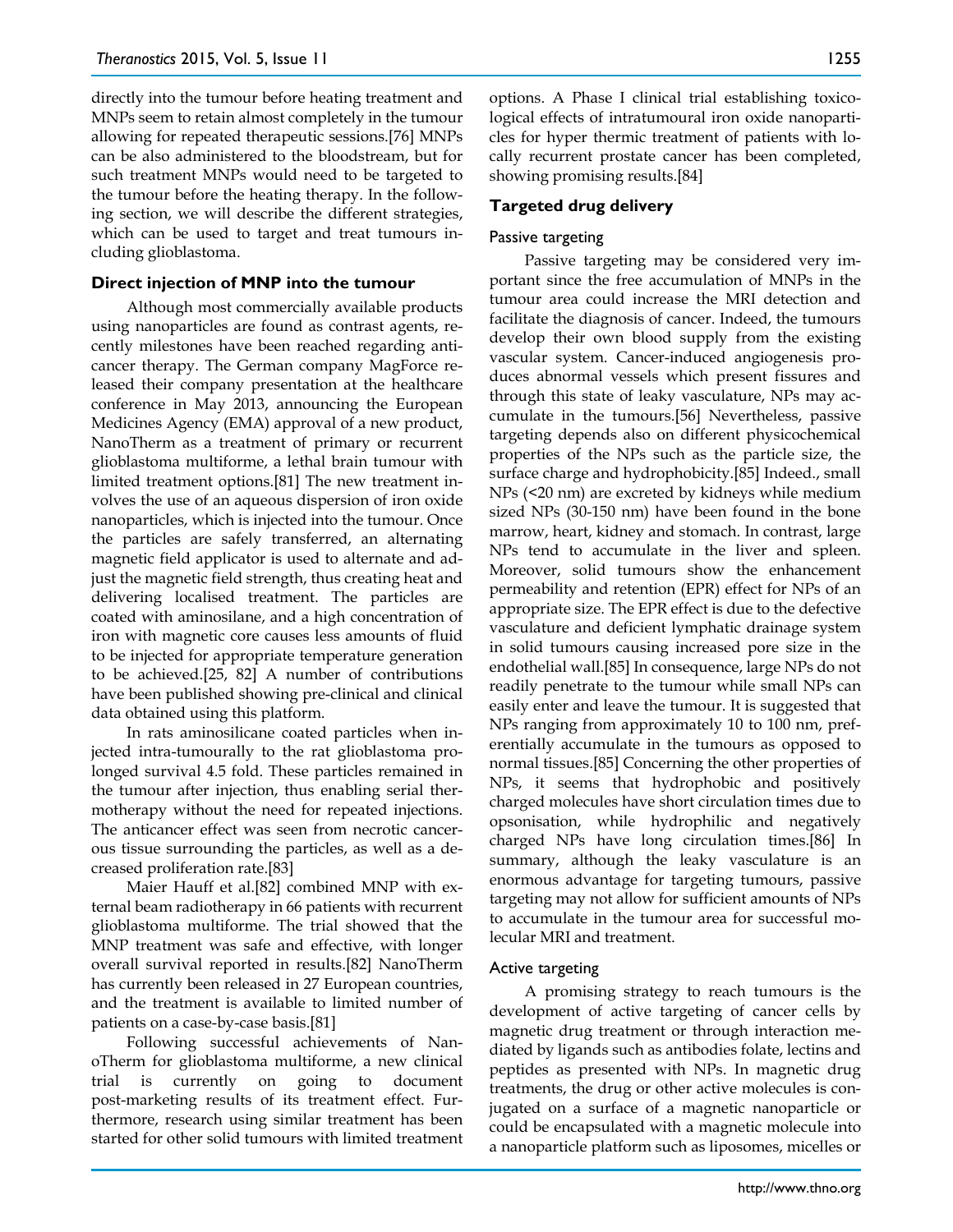dendrimers.[55, 85] Magnetic drug targeting has been studied in tumours [55] and various diseases. An external magnetic field applied on surface tumours, should attract and maintain MNPs loaded with active molecules into the area of interest. Animal experiments [87, 88] and clinical trials have produced very consistent results in cancer treatments.[55, 89] An external magnetic force can also improve delivery of a magnetic targeted aerosol to specific lung regions other than the airways or lung periphery. The inhalation of a magnetic aerosol can be used not only for the treatment of lung cancer but also in other non-malignant pathologies such as chronic obstructive pulmonary disease, cystic fibrosis and respiratory infections.[90]

Another way to increase accumulation of anticancer drugs into cancer is to use NP platforms with biotargeting agents that bind specifically to tumour cells. The use of a magnetic NP platform will not only increase drug concentration in the tumour, but also reveal the tumour itself in MRI. This is a very important feature, especially at an early stage of the disease, when the cancer is not yet diagnosed, but there are grounds for suspecting a cancer. Various ligands are used to target cellular biomarkers expressed or over expressed by the malignant cells. Antibodies can be used as cancer active agents, but because of a lack of direct cytotoxic effects, they are commonly used to bind cancer targets with high affinity. Monoclonal antibodies can target various receptor proteins including endothelial growth factor receptors, and vascular endothelial growth factor receptors which are overexpressed or abnormally activated in tumour cells.[91] Peptide ligands with high affinity toward surface receptors of cells can also be used to target tumour cells that over express these receptors. For example, Integrins are distributed in a variety of tissues and endothelial cells and their expression is increased in cancer. In recent years, many efforts have been focused to develop integrin ligands to target integrin receptors in pathological states.[92] Peptide ligands can also be used for cancer diagnosis. For example, chlorotoxin, a peptide with a high selectivity for membrane-bound matrix metalloproteinase-2 (MMP-2), is over expressed in various cancers such as glioma, prostate and intestinal cancer.[93] Huang and colleagues [93] built a macromolecular platform carrying chlorotoxin and a MRI contrast agent Gd, to target specific cancers. In nude mice bearing C6 glioma or liver tumour models, they showed that their MR imaging platform could be used to diagnose MMP-2-expressing tumours. One can, therefore, envisage an anticancer nanopaticle platform with a MRI contrast agent and a double action peptide ligand. Such ligand could selectively bind to

cancer cell surface proteins and trigger off cell death. The best example is a synthetic ligand of cell surface nucleolin known as N6L.[94] Indeed, surface nucleolin expression is enhanced in various tumour cells (a selective target) and plays a role in the apoptotic process (antitumour activity).[94]

## **Regulatory**

### **Toxicity Regulation and environment**

Since the development of nanoparticles for medical applications, researchers have been in disagreement regarding the level of toxicity related to Iron Oxide Particles (IOP).

The accurate estimation of cytotoxicity by conventional methods is difficult, due to the complexity and variability within the individual parameters of each nanoparticle.[95] A standardised and comparative method of assessment has therefore been difficult to establish. The development of such method is a priority of the European Medical Agency who states that "specific guidance on quality, toxicology, clinical development and monitoring aspects may be developed in the future, once sufficient scientific experience has been gained for specifically identified sub-technologies within the field of nano medicines".[96]

In 2009, The International Regulators subgroup on nano medicines was launched comprising a global panel of experts. The European Union (EU) was represented by the EMA, USA by FDA, Japan with representatives from the Ministry of Health & Labour and Welfare, and Canada through Health Canada representatives. Their main aim was to share their knowledge in order to appropriately move forward with safer products made available for clinical application.[97]

An essential component to toxicological regulation of nanoparticles is to establish the appropriate classification as a medicinal product or a medical device. As the regulation of these products varies, an inaccurate classification could potentially prevent certain products from achieving marked authorization. The different definitions are outlined in the table 1.

A normal drug/medicinal product is usually approved after an initial *in vitro* screening to rule out significant adverse events and to ensure sufficient biocompatibility of the product. If appropriate safety levels are achieved, *in vivo* screening is completed before FDA or EMA approval is sought.[96]

The French Agency for the Safety of Health Products released recommendations for pre-clinical toxicity testing of nanoparticle medicinal products in 2011. Firstly, emphasis was made on establishing suf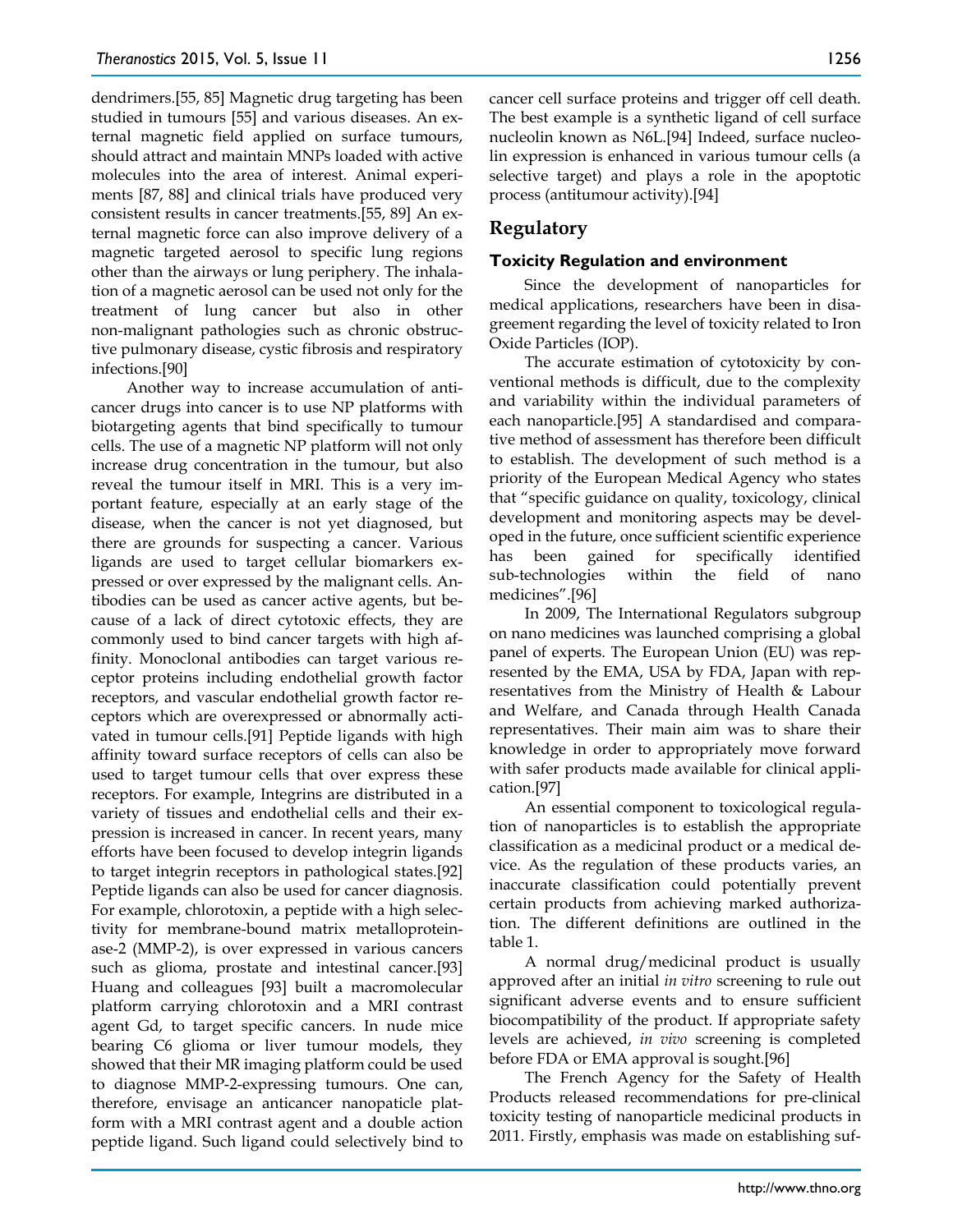ficient knowledge of the pharmacokinetics of the nanoparticle, including its absorption, distribution, metabolism and excretion. Furthermore, safe pharmacology could be achieved through single and repeated dose toxicology studies, as well as case-by-case protocols attempting to recreate human exposure conditions as much as possible. The necessity of *in vitro* toxicity was emphasised, with attention drawn to effect on cytotoxicity, phagocytic capacity, and macrophage or complement system activation leading to generation of free radicals. Specific toxicology measurements to be established in pre-clinical testing are further outlined in the table 2.[100]

#### **Table 1**. Outlining the definitions of a medicinal product and a medical device as stated by the European Commission.[98, 99]

**Definition of a drug or Medicinal product as stated by the European Commission.**

"Any substance or combination of substance presented as having properties for treatment or prevention of disease in humans, or any substance or combination of substance used or administered to humans with the view to restore, correct or modify physiological function by exerting pharmacology, immunology or metabolic action or to make a medical diagnosis. "

**Definition of a Medical Device as stated by the European Commission.**

"Any instrument, apparatus, appliance, software, material or any other article, used alone or in combination, including software intended by manufacturer to be used specifically for diagnosis or therapeutic purposes & necessary for proper application intended by manufacturer, to be used in human beings with the purpose of:

diagnosis, prevention, monitoring, treatment or alleviation of disease, diagnosis, monitoring, treatment, alleviation of or compensation for an injury or handicap, investigation, replacement or modification of the anatomy or of a physiological process, control of conception, and which does not achieve it`s principal intended action in or on the human body by pharmacological, immunological or metabolic means, but which may be assisted in it`s function by such means."

**Table 2**. Areas of specific toxicity established by the non-clinical testing guidelines. It is important to establish the effect each novel nanoparticle will have on these areas before proceeding to clinical testing of the product.

| Areas of Potential Specific Toxicity Development from use of Nanoparti-<br>cles |
|---------------------------------------------------------------------------------|
| 1. Immunotoxicity                                                               |
| - Both the innate and adaptive immune system                                    |
| - Generation of reactive oxygen species                                         |

- Cytokine release
- Hypersensitivity
- Immunosuppression
- **2. Formation of Agglomerates**
- **3. Reproductive Toxicity**
- **4. Genotoxicity**
- **5. Carcinogenic potential**

There is limited correlation between *in vivo* and *in vitro* nanoparticle toxicity, as in *in vitro* experiments the complexity of the body's homeostatic response cannot be fully assessed.[101]

On this matter, several reflection papers have been published from the European Medical Agency

addressing the regulatory environment evolving around commercially available iron oxide nanoparticles. The reflection paper from 2011 on non-clinical studies for the application of iron oxide nanoparticles states that a normal medicinal product will achieve approval through the comparison of physicochemical features, as well as the plasma concentration of the active ingredients to the generic reference product, as these will not significantly differ. This approach cannot be followed regarding nanoparticles, as their variation in properties is likely to change their level of toxicity. They, therefore, claim that pre-clinical studies are necessary for the approval of each individual generic nanoparticle.[102]

It is evident that for using IOP for medicinal products, plasma, reticuloendothelial system (RES) and target tissue concentrations of both free iron and particles must be established and assessed. Additionally, pre-clinical studies must be completed determining the sensitivity of cell assays used as well as the degradation of the nanoparticle in comparison to other reference products.[102]

Another reflection paper published by the European Medicines Agency in 2013 includes additional focus on the coating of the particles. It is important to consider the effect coating of the particles will inflict on the safety and efficacy, as it affects the pharmacokinetics, biodistribution and intracellular fate of the particles. There are important characterisations that must be established during the manufacturing of the coated nanoparticles, in order for approval to be considered.[103]

Once pre-clinical testing has been completed appropriately as seen through the section above, further clinical evaluation is necessary in order for the nanoparticle to reach authorization status. The European Medicines Agency, through the Committee for medicinal products for human use, produced guidelines on clinical evaluation of all diagnostic agents in 2009. From these guidelines, it is clear that when introducing new diagnostic agents to the marked, it is not enough to simply achieve similar results as previously approved agents. The new agent must display a clinical benefit, further being demonstrated through technical and diagnostic performance, as well as a sufficient effect on diagnostic thinking. Additionally the patient management and clinical outcome can be of relevance. The Technical performance is measured by the quality of images in comparison to gold standard agents, as well as benefits related to the procedure of the agent. Diagnostic performance is established through statistical measurements, where improved sensitivity and specificity of a diagnosis is expected. Furthermore, the probability of correct diagnosis must be considered, seen in the effect on di-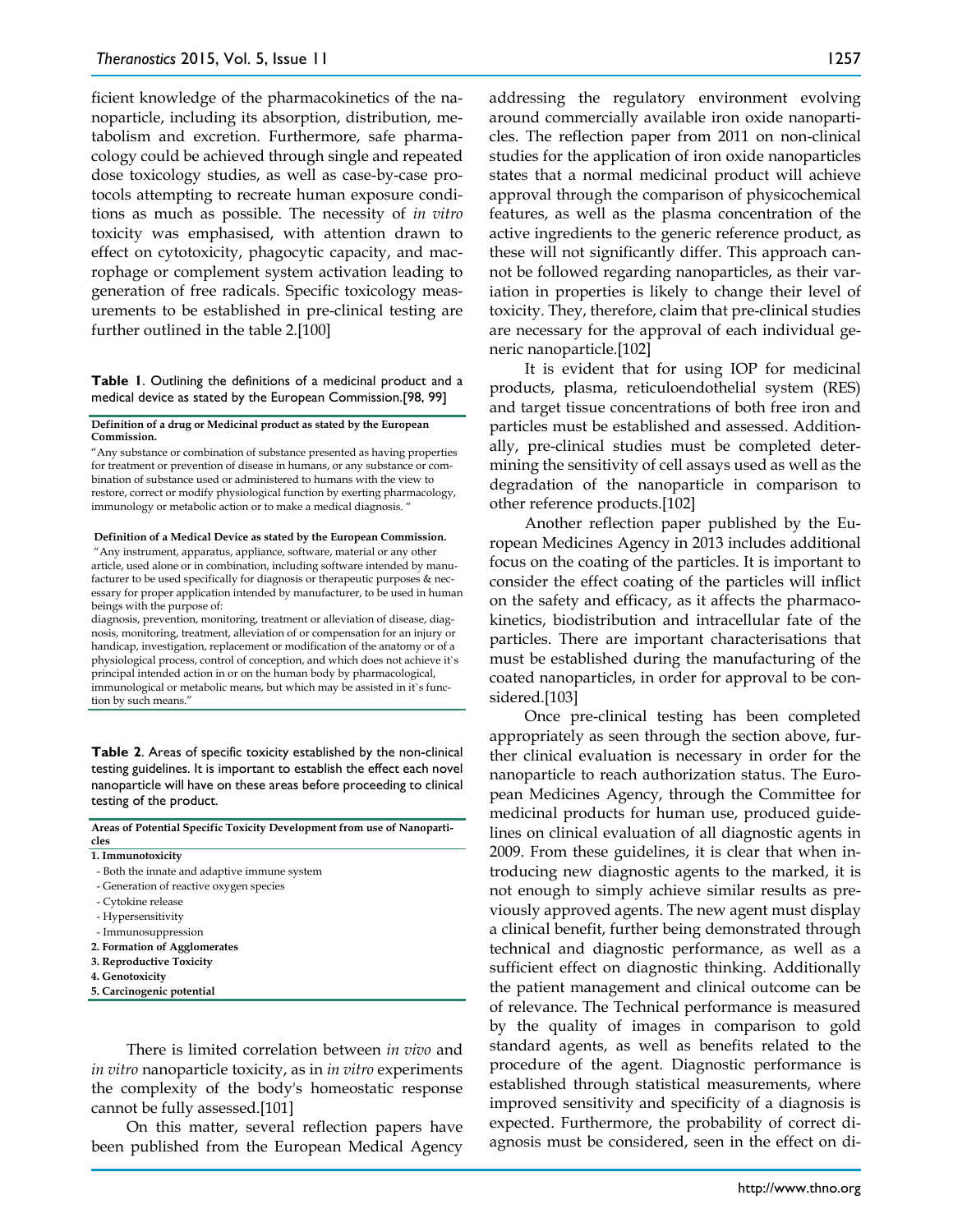agnostic thinking. According to these guidelines, all appropriate aspects of a protocol must be completed in a stage III trial. Information of sensitivity and specificity should be established in phase I/II trials, and should be compared to the potential benefit of the new diagnostic agent. For ultimate approval to be granted, a risk/ benefit ratio will be completed. An appropriate technical and diagnostic performance of the new agent will be compared to the standard therapy available, where a positive effect must be established.[104]

# **Role of theranostic nanomedicine in cancer treatment**

Nanomedicine has applied nanotechnology in various medical fields such as imaging, diagnosis of or therapy in human diseases. Theranostics combines the last 2 fields, while theranostic nanomedicine produces "nanoparticle-based drugs" simultaneously capable of the diagnosis and treatment of a disease.

The goals of theranostic nanomedicine, therefore, are not only to improve the detection and to increase the efficacy of the treatment of cancers but also to limit the systemic toxicity associated with this treatment. It is, therefore, important that the therapeutic agents reach and can be concentrated on the target sites. Another important advantage of theranostic nanomedicine in the treatment of cancer is the potential for a rapid review of the outcome of a treatment in individual patient, in order to plan the next therapy or to decide to repeat the same therapeutic session (personalized medicine).

We feel that the use of magnetic NPs in conjunction with MRI imaging may advance the concept of personalized nanomedical theranostic treatment in cancer for an individual patient.[105] As MRI scanners are nowadays readily available in hospitals this seems to be the most appropriate technique for monitoring the effects of cancer nanomedicine therapies.[106] Moreover, magnetic NPs have an enormous advantage in this type of therapy, due to their paramagnetic propriety: they can be easily used as a contrast agent.[107] We described in this review three other advantages of MNPs. The first is the active targeting of these NPs: they can be concentrated at a defined area by a local application of an external magnetic field.[55, 87-90] The second is that MNPs can be used as heat-generating systems for hyperthermic treatments.[75, 76] Finally, they seem to be well-tolerated in vivo.[58-61] Therefore, MNPs combine already four important features as a therapeutic agent in oncology. As cancers often require multiple treatments (e.g. surgery + chemotherapy or thermotherapy + radiotherapy [82]) to successfully eliminate malignant tissues, combining MNPs with different

anticancer agents such as doxorubicin [90, 108] or the synthetic ligand N6L [94] can provide a nanomaterial-based agent with a dual-effect (chemotherapy + thermotherapy) against various types of cancer. One can also load MNPs with more than one anticancer agent (e.g. doxorubicin or siRNA). It has been shown that multifunctional MNPs loaded with N6L have an important advantage in comparison to "classic" anti-tumour drugs since N6L binds to the cell surface proteins expressed in various malign cells.[94] With these multifunctional MNPs, it is possible to use two active targeting systems (magnetic field + targeting agent). The use of this double active targeting can, therefore, increase the concentration and the retention time in targeted tissues thus improving the efficacy of the anti-cancer properties of these MNPs.

The challenge now is to design the most appropriate MNPs for theranostic applications. The key features of an "ideal candidate" are indicated in Figure 4.

# **European investment on magnetic carriers for the medicinal industry**

From the extensive research carried out in the past decades it is clear that a substantial amount of time and financial investments have been made to explore the potentially revolutionizing medical applications iron oxide nanoparticles.

This unified European research on the development of new nano-carrier and medicinal products has been mainly supported by the European Commission under the past the seventh framework programme (FP7) and now Horizon2020 for research and development. The European Union has so far contributed with over 400 million euro funding 85 projects within nanosciences, nanotechnologies, materials and new production technologies through the FP7-NMP programme. Many of these projects are based on iron oxide nanoparticle development and MR imaging, as outlined in table 3.[109]

More than half of these projects are focused on cancer research. For example, NanoTher wishes to fight cancer by developing a functionalized nanoparticle with theranostic attributes. The theranostic potential is further investigated through Magnifyco, a project group wanting to develop nanostructures for treatment of ovarian cancer. These structures will contain magnetic properties, enabling them to function as MRI contrast agent, hyperthermic treatment and improving drug release. These structures will be encapsulated, and contain surface antibodies specific to ovarian cell lines. Nanomagdye uses iron oxide nanoparticles with submicron bubbles and dye for imaging within oncology. They wish to develop a new contrast agent for better sensitivity of lymph node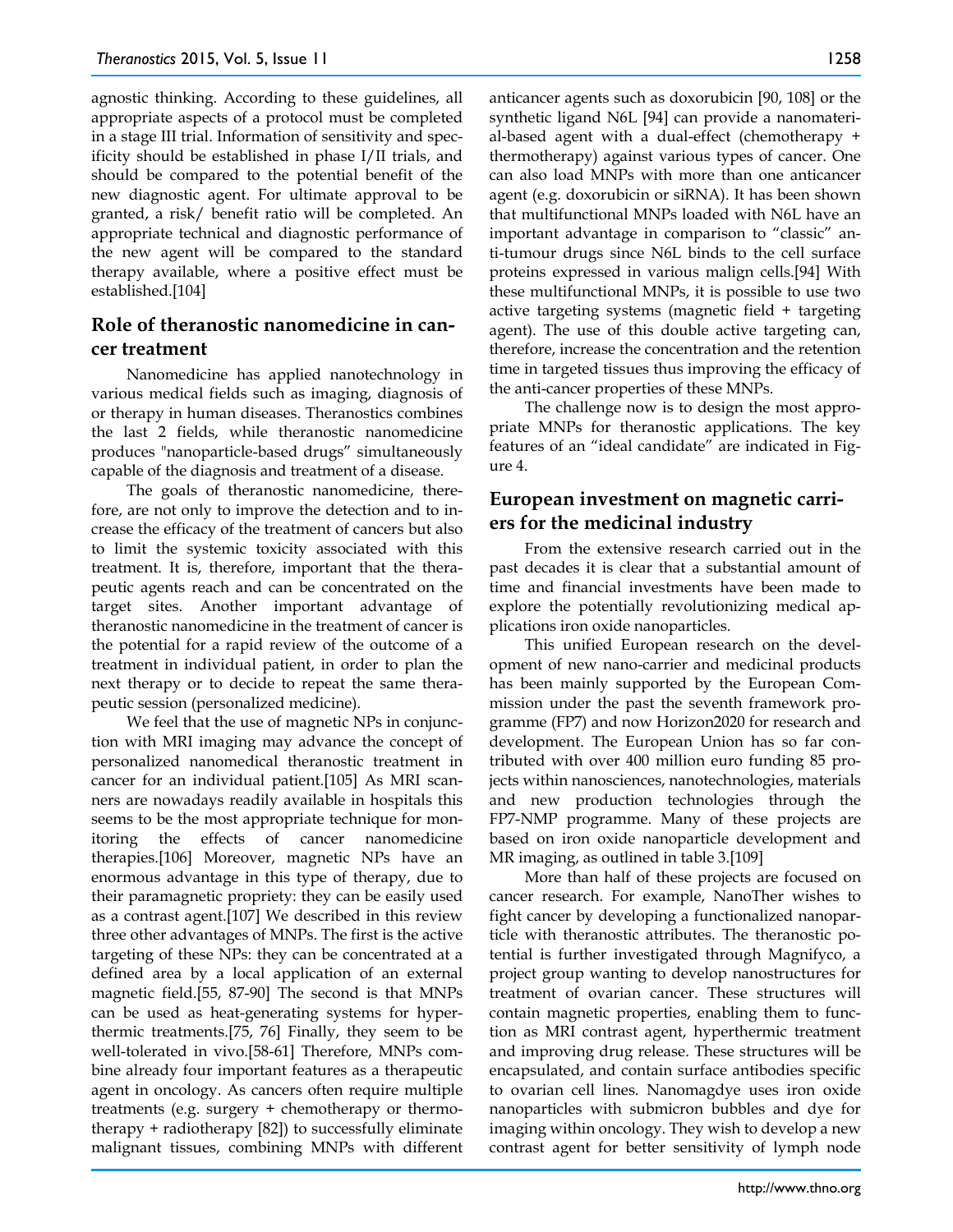imaging. Namdiatream is an inter-disciplinary research group comprising of 22 different partners. Their aim is to develop detection of biomarkers related to different cancer types for early diagnosis and treatment. SaveMe aims to fight cancer by creating nano core platforms to create theranostic potential. Multifun wishes to provide an earlier detection of breast and prostate cancer, by combining iron oxide nanoparticles with cancer stem cells. Finally, NanoFol aims at improving treatment options for inflammatory diseases by enabling siRNA delivery to activated macrophages.[110]

An additional 31 projects are funded through FP7-Health, contributing to an additional 150 million euro. Further nano medicine related projects are funded by sub programmes, such as PEOPLE, the European Research Council or Eurostars.[109]

From this it is clear that the European Commission has made significant efforts to develop safe commercially available products within nanotechnology.[110]



Figure 4. Example of magnetic nanoparticle for theranostic applications (http://www.multifun-project.eu/). Reproduced with permission from Drs. Terán and Somoza (IMDEA-Nanociencia, Madrid, Spain).

| Table 3: A non-exhausting table of projects involving iron oxide nanoparticles or imaging techniques funded by the Seventh Framework |  |  |
|--------------------------------------------------------------------------------------------------------------------------------------|--|--|
| programme under the European commission.[109]                                                                                        |  |  |

| Project        | Consortium | Aim                                                                                                  |
|----------------|------------|------------------------------------------------------------------------------------------------------|
| NanoDiara      | 15 groups  | SPIONs in detection of Rheumatoid Arthritis and Osteoarthritis                                       |
| <b>NAD</b>     | 19 groups  | Treatment of Alzheimer's disease                                                                     |
| Vibrant        | 10 groups  | Contrast agent for imaging of pancreatic beta-cells in Diabetes Mellitus type I                      |
| 3Micron        | 10 groups  | Micro balloons in contrast agent and imaging for diagnosis of inflammatory or vascular diseases      |
| NanoTher       | 18 groups  | Functionalization of nanoparticles for improving cancer diagnosis and therapy                        |
| Magnifyco      | 11 groups  | Theranostic potential of magnetic nanoparticles for theranostic applications in ovarian cancer       |
| Nanomagdye     | 8 groups   | Iron oxide nanoparticles as new contrast agent in lymph node imaging of cancer cases                 |
| Namdiatream    | 22 groups  | Detection and imaging of molecular biomarkers                                                        |
| SaveMe         | 19 groups  | Nano core platforms to improve diagnosis and therapy in cancer                                       |
| Multifun       | 15 groups  | Iron oxide nanoparticles with cancer stem cells in earlier detection of breast and pancreatic cancer |
| <b>NanoFol</b> | 13 groups  | Improvement of treatment of inflammatory diseases by drug delivery to macrophages                    |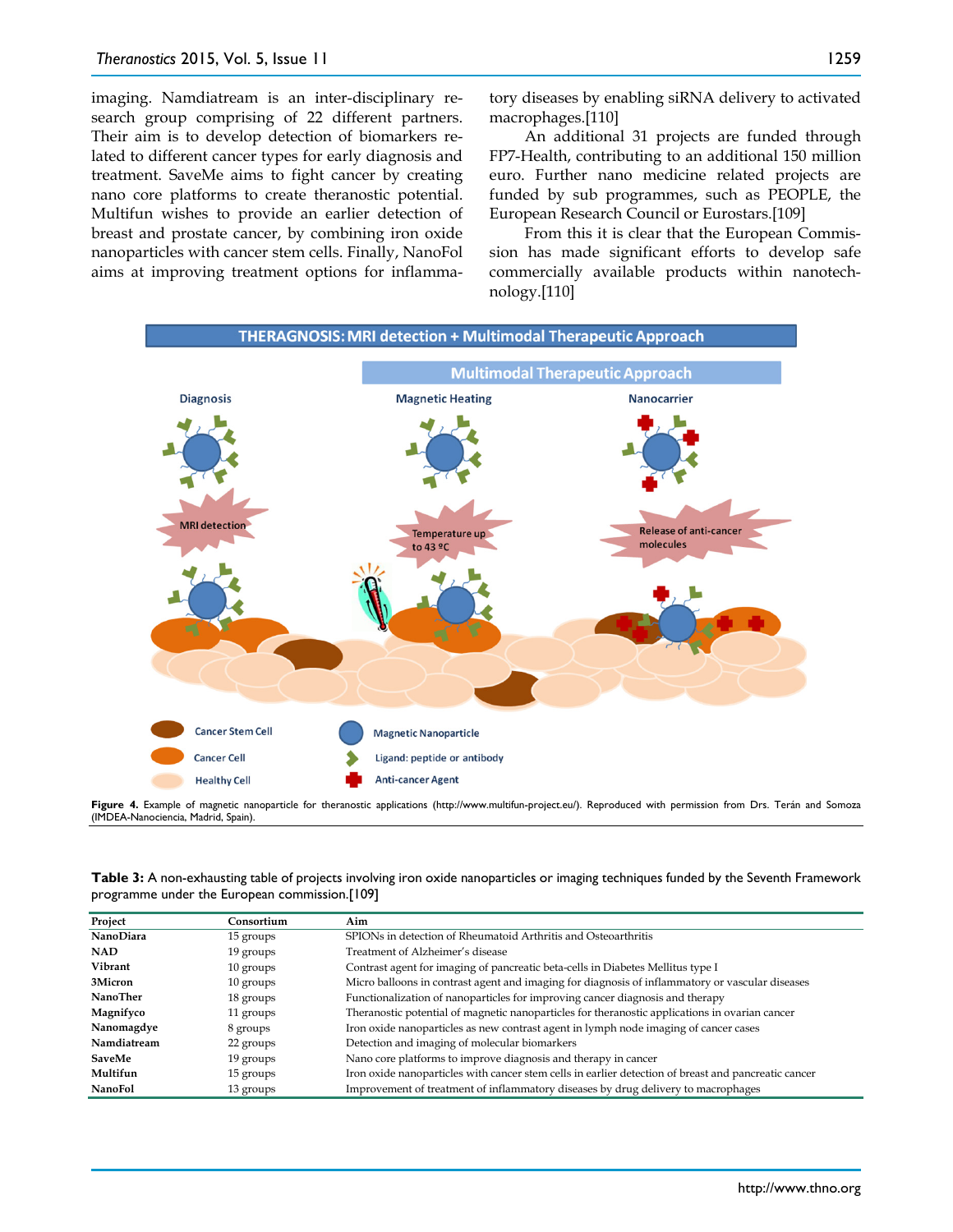## **Perspective**

As reviewed in this article, a tremendous amount of time and money has been invested in the development of iron oxide nanoparticles for their clinical application. Recent breakthrough within areas of magnetic hyperthermia is shadowed by the simultaneous withdrawal of several existing contrast agents. Toxicity concern or lack of clinical benefit is the main cause of removal. As scientific work with nanoparticles has been attempted for approximately three decades and the already few accomplishments now are being second-guessed, it is natural to raise the concern that our resources allocated to medical research is being misplaced. Would the society benefit from iron oxide nanoparticles as contrast agents for MR imaging?

Although medical care continues to evolve, treatment resistant diseases develop constantly throughout our population, with cancer representing a significant proportion of these. Gadolinium based contrast agents still remain the current gold standard tool in achieving appropriate diagnostic sensitivity. However, these contrast agents are now not only associated with individual human toxicity, but is starting to display damaging effects on the environment.[111]

The main human toxicity related to gadolinium based agents is associated with patients suffering from pre-existing kidney failure. The patient is then at risk of developing a condition called Nephrogenic Systemic Fibrosis (NSF), developing a systemic tissue fibrosis.[112, 113] Although a causative effect never has been established between the condition and Gadolinium based agents, a positive correlation is observed in the literature. It is clear that most patients developing the condition are patients previously having received gadolinium based agents. Furthermore, gadolinium has also been found in several tissue biopsies of specimens with pre-diagnosed NSF.[112, 113] Screening the patients for renal function before administering the contrast agent, and excluding all patients with impaired function has caused the incidence of the condition to drop significantly, with no new cases reported with an onset within the last two years.[114]

Environmental concerns were raised as an increased level of gadolinium was observed in the environment since the start of the use of contrast agents for MR imaging. In most patients the contrast agent is excreted in the urine after a few hours, with little side effects occurring. However, as the waste is not collected in hospitals, and there is an insufficient purification of water waste by sewage plants, the product is detected in rivers and lakes in the environment.[115] This is found anywhere these contrast agents are used in a clinical setting.[116] Furthermore, the substance is taken up by the plants, therefore being incorporated into the food chain for which the long-term consequences are unknown.

Therefore, it is clear that a different form of contrast agent is both necessary and beneficial for the society. A gadolinium free agent must be developed to provide all patients with diagnostic ability while maintaining environmental safety. Iron oxide nanoparticles can offer this, as they are natural compounds already existing in nature. With growing incidence of cancer, contrast agents are necessary in order to provide the best sensitivity for tumour detection and early treatment options. Therefore, focusing research on contrast agent development can be of substantial benefit for the society long-term. Furthermore, the theranostic potential of iron oxide nanoparticles are showing promising results for further cancer treatment, as seen in the recent approval of NanoTherm for hyperthermia. With the appropriate development, iron oxide nanoparticles can provide new and effective treatment methods for cancers with previously limited treatment options, both as a contrast agent, and by improving drug delivery.

## **Conclusion**

Following the withdrawal of some iron oxide nanoparticle products from the development, a number of regulatory safeguards have been now introduced by regulatory agencies, to ensure safe and efficacious basic and clinical development of iron oxide nanoparticles. Importantly, several reflection papers have been published by the EMA providing guidance to the production companies of the process of approval. This regulatory framework is expected to guide researchers in developing, doctors in providing and patients in receiving the treatments based on iron oxide nanoparticles.

In this context, the 2020 nanomedicine research outlook as viewed by the European Commission, is to establish a stronger and faster transition of nanomedical R&D from a laboratory to clinical development and approval.[117]

## **Abbreviations**

Cd: cadmium; DNA: Deoxyribonucleic acid; EMA: European Medicines Agency; EPR effect: enhancement permeability and retention effect; EU: European Union; FDA: Drug Administration; FP7: seventh framework programme; FRI: fluorescence reflectance imaging; Gd: gadolinium; Gd-DTPA: gadolinium-diethylenetriamine penta-acetic acid; IOP: iron oxide particles; IONP: iron oxide nanoparticles; MMP-2: matrix metalloproteinase-2; MNPs: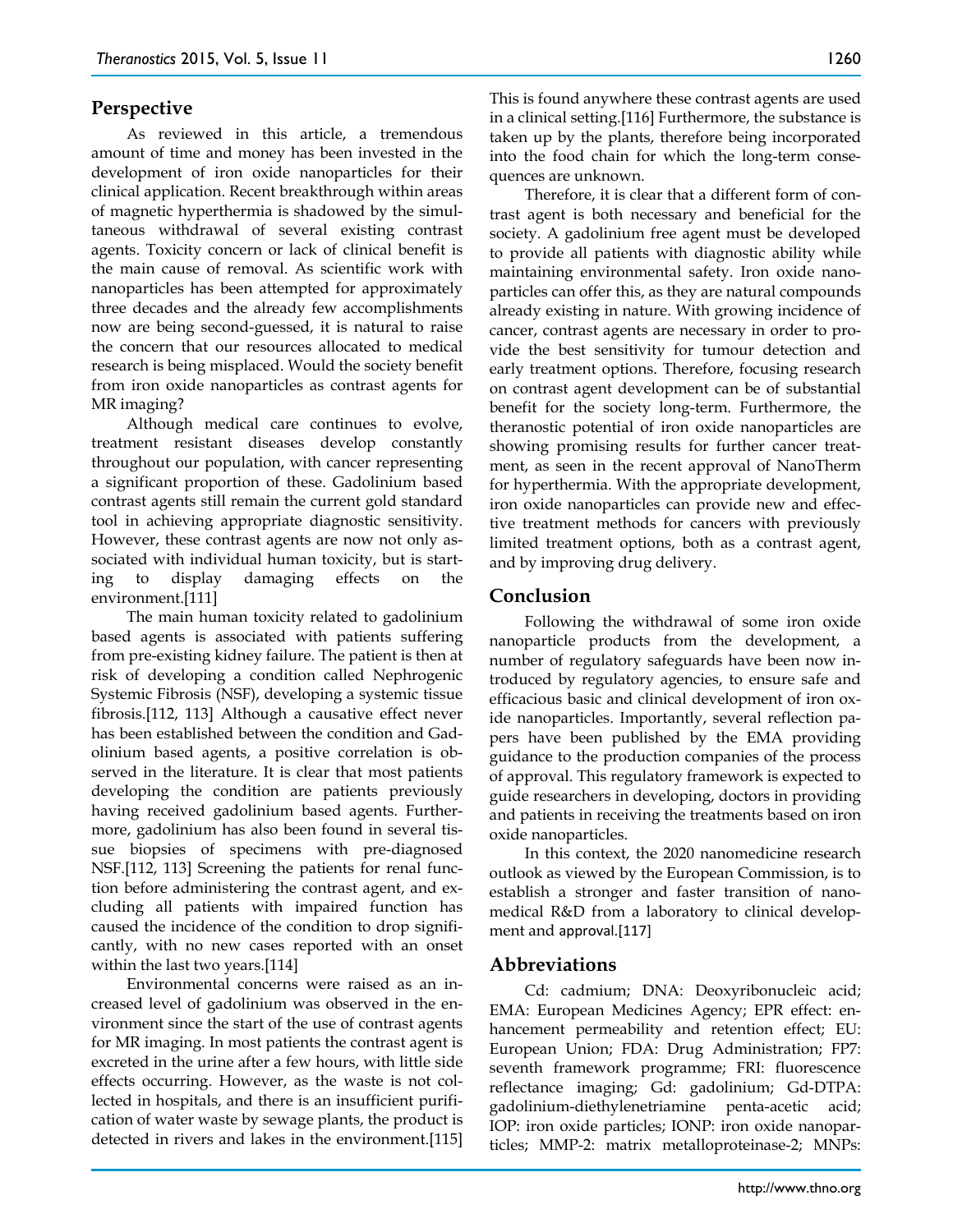magnetic nanoparticles; MRI: Magnetic Resonance Imaging; MS: multiple sclerosis; N6L: cell surface nucleolin; NPs: nanoparticles NPs; NSF: Nephrogenic Systemic Fibrosis; PET: positron emission tomography; QD: quantum dots; RES: reticuloendothelial system; RNA: Ribonucleic acid; SPECT: single-photon emission computed tomography; SPION: Superparamagnetic iron oxide nanoparticles; USPIO: ultrasmall particles of iron oxide.

## **Acknowledgments**

This work has been partially funded from the European Seventh Framework Programme (FP7/2007-2013) under the project MULTIFUN grant agreement no. 262943. Additional funding was for A. P-M. from EU FP7 project NAMDIATREAM (ref 246479).

## **Competing Interests**

The authors have declared that no competing interest exists.

## **References**

- 1. [Internet] Feynman RP. http://calteches.library.caltech.edu/1976/1/ 1960Bottom.pdf.
- Fu A, Gu W, Larabell C, Alivisatos AP. Semiconductor nanocrystals for biological imaging. Current opinion in neurobiology. 2005; 15: 568-75. doi:10.1016/j.conb.2005.08.004.
- 3. Bruchez M, Moronne M, Gin P, Weiss S, Alivisatos AP. Semiconductor Nanocrystals as Fluorescent Biological Labels. Science. 1998; 281: 2013-6. doi:10.1126/science.281.5385.2013.
- 4. Corot C, Robert P, Idee JM, Port M. Recent advances in iron oxide nanocrystal technology for medical imaging. Adv Drug Deliv Rev. 2006; 58: 1471-504. doi:10.1016/j.addr.2006.09.013.
- 5. Stoll G, Bendszus M. Imaging of inflammation in the peripheral and central nervous system by magnetic resonance imaging. Neuroscience. 2009; 158: 1151-60. doi:10.1016/j.neuroscience.2008.06.045.
- 6. Vellinga MM, Oude Engberink RD, Seewann A, Pouwels PJ, Wattjes MP, van der Pol SM, et al. Pluriformity of inflammation in multiple sclerosis shown by ultra-small iron oxide particle enhancement. Brain : a journal of neurology. 2008; 131: 800-7. doi:10.1093/brain/awn009.
- 7. Zhen Z, Xie J. Development of manganese-based nanoparticles as contrast probes for magnetic resonance imaging. Theranostics. 2012; 2: 45-54. doi:10.7150/thno.3448.
- 8. Sun C, Lee JS, Zhang M. Magnetic nanoparticles in MR imaging and drug delivery. Adv Drug Deliv Rev. 2008; 60: 1252-65. doi:10.1016/j.addr.2008.03.018.
- Gutwein LG, Webster TJ. Increased viable osteoblast density in the presence of nanophase compared to conventional alumina and titania particles. Biomaterials. 2004; 25: 4175-83. doi:10.1016/j.biomaterials.2003.10.090.
- 10. Webster T, Ahn E. Nanostructured Biomaterials for Tissue Engineering Bone. In: Lee K, Kaplan D, editors. Tissue Engineering II. Heidelberg: Springer Berlin. 2007: 275-308.
- 11. Chakraborty M, Jain S, Rani V. Nanotechnology: emerging tool for diagnostics and therapeutics. Applied biochemistry and biotechnology. 2011; 165: 1178-87. doi:10.1007/s12010-011-9336-6.
- 12. Kateb B, Chiu K, Black KL, Yamamoto V, Khalsa B, Ljubimova JY, et al. Nanoplatforms for constructing new approaches to cancer treatment, imaging, and drug delivery: what should be the policy? NeuroImage. 2011; 54 Suppl 1: S106-24. doi:10.1016/j.neuroimage.2010.01.105.
- 13. Bhaskar S, Tian F, Stoeger T, Kreyling W, de la Fuente JM, Grazu V, et al. Multifunctional Nanocarriers for diagnostics, drug delivery and targeted treatment across blood-brain barrier: perspectives on tracking and neuroimaging. Particle and fibre toxicology. 2010; 7: 3. doi:10.1186/1743-8977-7-3.
- 14. Liu C, Zhang N. Nanoparticles in gene therapy principles, prospects, and challenges. Progress in molecular biology and translational science. 2011; 104: 509-62. doi:10.1016/B978-0-12-416020-0.00013-9.
- 15. Parveen S, Misra R, Sahoo SK. Nanoparticles: a boon to drug delivery, therapeutics, diagnostics and imaging. Nanomedicine-Uk. 2012; 8: 147-66. doi:10.1016/j.nano.2011.05.016.
- 16. Shenoi MM, Shah NB, Griffin RJ, Vercellotti GM, Bischof JC. Nanoparticle preconditioning for enhanced thermal therapies in cancer. Nanomedicine (Lond). 2011; 6: 545-63. doi:10.2217/nnm.10.153.
- 17. Shinkai M, Yanase M, Suzuki M, Hiroyuki H, Wakabayashi T, Yoshida J, et al. Intracellular hyperthermia for cancer using magnetite cationic liposomes. Journal of Magnetism and Magnetic Materials. 1999; 194: 176-84. doi:10.1016/S0304-8853(98)00586-1.
- 18. Kim DH, Nikles DE, Brazel CS. Synthesis and Characterization of Multifunctional Chitosan- MnFe2O4 Nanoparticles for Magnetic Hyperthermia and Drug Delivery. Materials. 2010; 3: 4051-65. doi:10.3390/ma3074051.
- 19. Zhao Y, Alakhova DY, Kabanov AV. Can nanomedicines kill cancer stem cells? Adv Drug Deliv Rev. 2013; 65: 1763-83. doi:10.1016/j.addr.2013.09.016.
- 20. Sadhukha T, Niu L, Wiedmann TS, Panyam J. Effective elimination of cancer stem cells by magnetic hyperthermia. Molecular pharmaceutics. 2013; 10: 1432-41. doi:10.1021/mp400015b.
- 21. Yang C, Xiong F, Wang J, Dou J, Chen J, Chen D, et al. Anti-ABCG2 monoclonal antibody in combination with paclitaxel nanoparticles against cancer stem-like cell activity in multiple myeloma. Nanomedicine (Lond). 2014; 9: 45-60. doi:10.2217/nnm.12.216.
- 22. Conde J, Dias JT, Grazu V, Moros M, Baptista PV, de la Fuente JM. Revisiting 30 years of biofunctionalization and surface chemistry of inorganic nanoparticles for nanomedicine. Front Chem. 2014; 2: 48. doi:10.3389/fchem.2014.00048.
- 23. Kievit FM, Zhang M. Surface engineering of iron oxide nanoparticles for targeted cancer therapy. Acc Chem Res. 2011; 44: 853-62. doi:10.1021/ar2000277.
- 24. Yigit MV, Moore A, Medarova Z. Magnetic nanoparticles for cancer diagnosis and therapy. Pharmaceutical research. 2012; 29: 1180-8. and therapy. Pharmaceutical doi:10.1007/s11095-012-0679-7.
- 25. Movia D, Poland C, Tran L, Volkov Y, Prina-Mello A. Multilayered Nanoparticles for Personalized Medicine: Translation into Clinical Markets. In: Handbook of Clinical Nanomedicine: Nanoparticles, Imaging, Therapy and Clinical Applications Singapore: Pan Stanford Publishing Pte Ltd; 2016.
- 26. Kumar A, Jena PK, Behera S, Lockey RF, Mohapatra S, Mohapatra S. Multifunctional magnetic nanoparticles for targeted delivery. Nanomedicine-Uk. 2010; 6: 64-9. doi:10.1016/j.nano.2009.04.002.
- 27. Salas G, Casado C, Teran FJ, Miranda R, Serna CJ, Morales MP. Controlled synthesis of uniform magnetite nanocrystals with high-quality properties for biomedical applications. J Mater Chem. 2012; 22: 21065-75. biomedical applications. doi:10.1039/C2JM34402E.
- 28. Aitziber L. Cortajarena DO, Sandra M. Ocampo, Alberto Gonzalez-García, Pierre Couleaud, Rodolfo Miranda, Cristobal Belda-Iniesta and Angel Ayuso-Sacido. Engineering Iron Oxide Nanoparticles for Clinical Settings. Nanobiomedicine. 2014; 1:2. doi:doi: 10.5772/58841.
- 29. Ruiz A, Morais P, Bentes de Azevedo R, Lacava ZM, Villanueva A, del Puerto Morales M. Magnetic nanoparticles coated with dimercaptosuccinic acid: development, characterization, and application in biomedicine. J Nanopart Res. 2014; 16: 1-20. doi:10.1007/s11051-014-2589-6.
- 30. Marciello M, Connord V, Veintemillas-Verdaguer S, Verges MA, Carrey J, Respaud M, et al. Large scale production of biocompatible magnetite nanocrystals with high saturation magnetization values through green aqueous synthesis. Journal of Materials Chemistry B. 2013; 1: 5995-6004. doi:10.1039/C3TB20949K.
- 31. Gobbo OL, Wetterling F, Vaes P, Teughels S, Markos F, Edge D, et al. Biodistribution and pharmacokinetic studies of SPION using particle electron paramagnetic resonance, MRI and ICP-MS. Nanomedicine-Uk. 2015; 10: 1751-60. doi:10.2217/nnm.15.22.
- 32. Hilger I, Kaiser WA. Iron oxide-based nanostructures for MRI and magnetic hyperthermia. Nanomedicine-Uk. 2012; 7: 1443-59. doi:10.2217/nnm.12.112.
- 33. Markides H, Rotherham M, El Haj AJ. Biocompatibility and Toxicity of Magnetic Nanoparticles in Regenerative Medicine. J Nanomater. 2012; 2012: 11. doi:10.1155/2012/614094.
- 34. Calero M, Gutiérrez L, Salas G, Luengo Y, Lázaro A, Acedo P, et al. Efficient and safe internalization of magnetic iron oxide nanoparticles: Two fundamental requirements for biomedical applications. Nanomedicine: Nanotechnology, Biology and Medicine. 2014; 10: 733-43. doi:http://dx.doi.org/10.1016/j.nano.2013.11.010.
- 35. Ruiz A, Hernandez Y, Cabal C, Gonzalez E, Veintemillas-Verdaguer S, Martinez E, et al. Biodistribution and pharmacokinetics of uniform magnetite nanoparticles chemically modified with polyethylene glycol. Nanoscale. 2013; 5: 11400-8. doi:10.1039/C3NR01412F.
- 36. Latorre A, Couleaud P, Aires A, Cortajarena AL, Somoza Á. Multifunctionalization of magnetic nanoparticles for controlled drug release: A general approach. European Journal of Medicinal Chemistry. 2014; 82: 355-62. doi:10.1016/j.ejmech.2014.05.078.
- 37. Mulens V, Morales MdP, Barber DF. Development of Magnetic Nanoparticles for Cancer Gene Therapy: A Comprehensive Review. ISRN Nanomaterials. 2013; 1: 1-14. doi:10.1155/2013/646284.
- 38. Arruebo M, Valladares M, Gonzalez-Fernandez A. Antibody-Conjugated Nanoparticles for Biomedical Applications. J Nanomater. 2009; 1: 1-24. doi:10.1155/2009/439389.
- 39. Destouches D, El Khoury D, Hamma-Kourbali Y, Krust B, Albanese P, Katsoris P, et al. Suppression of Tumor Growth and Angiogenesis by a Specific Antagonist of the Cell-Surface Expressed Nucleolin. PloS one. 2008; 3: e2518. doi:10.1371/journal.pone.0002518.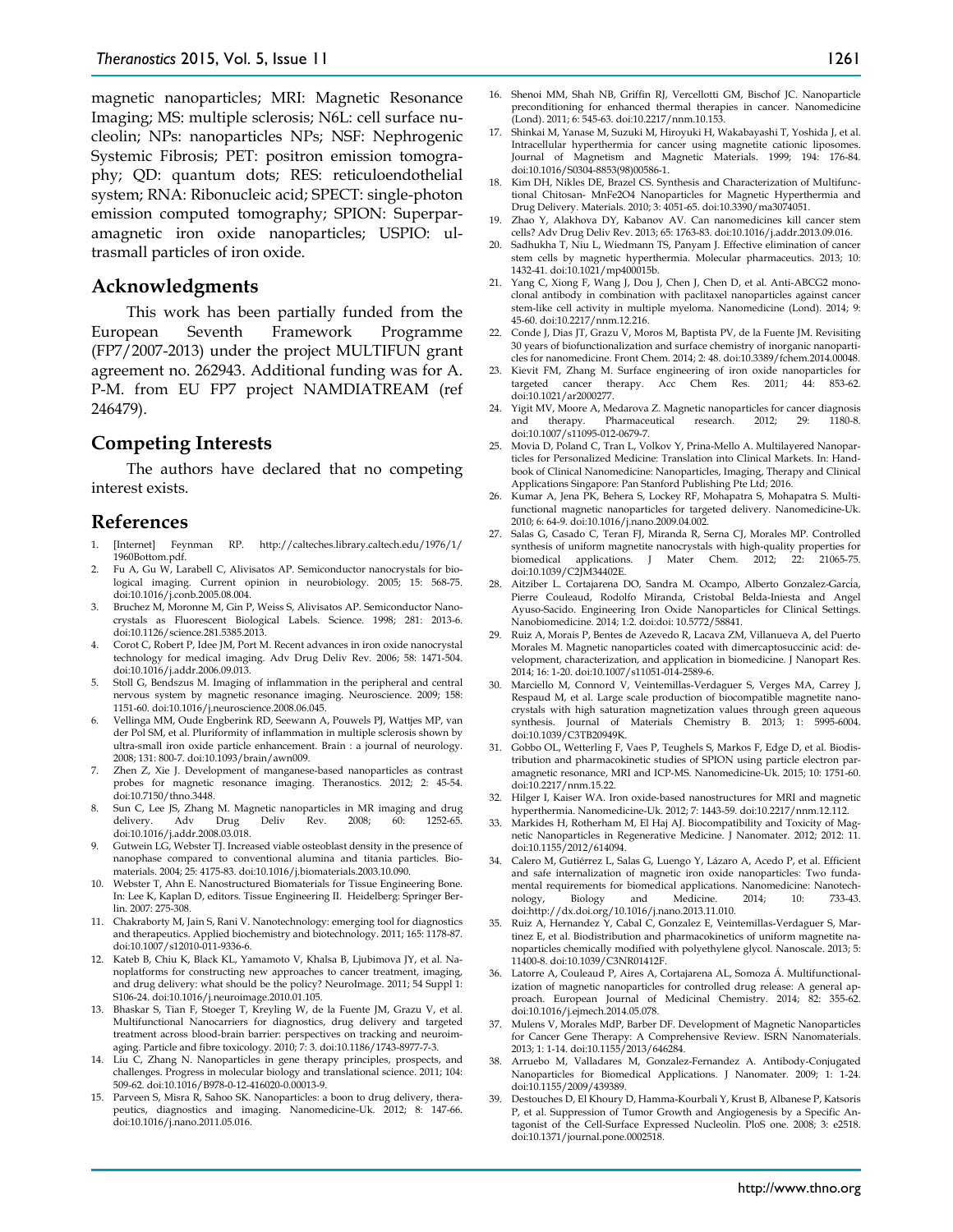- 40. Ventola CL. The Nanomedicine Revolution: Part 1: Emerging Concepts. Pharmacy and Therapeutics. 2012; 37: 512-25.
- 41. [Internet] WHO/IARC: Lyon, France. World Cancer Report 2008. http://www.iarc.fr/en/publications/pdfs-online/wcr/2008/wcr\_2008.pdf.
- 42. Weissleder R. Molecular imaging in cancer. Science. 2006; 312: 1168-71. doi:10.1126/science.1125949.
- 43. Condeelis J, Weissleder R. In vivo imaging in cancer. Cold Spring Harbor perspectives in biology. 2010; 2: 1-24. doi:10.1101/cshperspect.a003848.
- 44. Ambrosone A, Mattera L, Marchesano V, Quarta A, Susha AS, Tino A, et al. Mechanisms underlying toxicity induced by CdTe quantum dots determined in an invertebrate model organism. Biomaterials. 2012; 33: 1991-2000. doi:10.1016/j.biomaterials.2011.11.041.
- 45. Gobbo OL, Zurek M, Tewes F, Ehrhardt C, Cremillieux Y. Manganese: a new contrast agent for lung imaging? Contrast media & molecular imaging. 2012; 7: 542-6. doi:10.1002/cmmi.1483.
- 46. Runge VM, Ai T, Hao D, Hu X. The developmental history of the gadolinium chelates as intravenous contrast media for magnetic resonance. Investigative radiology. 2011; 46: 807-16. doi:10.1097/RLI.0b013e318237913b.
- 47. Aime S, Reineri F. Advances in bio-imaging: a survey from WWMR 2010. Journal of magnetic resonance. 2011; 209: 109-15. doi:10.1016/j.jmr.2011.02.021.
- 48. Mosbah K, Ruiz-Cabello J, Berthezene Y, Cremillieux Y. Aerosols and gaseous contrast agents for magnetic resonance imaging of the lung. Contrast media & molecular imaging. 2008; 3: 173-90. doi:10.1002/cmmi.252.
- 49. Rumenapp C, Gleich B, Haase A. Magnetic nanoparticles in magnetic resonance imaging and diagnostics. Pharmaceutical research. 2012; 29: 1165-79. doi:10.1007/s11095-012-0711-y.
- 50. Na HB, Song IC, Hyeon T. Inorganic Nanoparticles for MRI Contrast Agents. Advanced Materials. 2009; 21: 2133-48. doi:10.1002/adma.200802366.
- 51. Yallapu MM, Foy SP, Jain TK, Labhasetwar V. PEG-functionalized magnetic nanoparticles for drug delivery and magnetic resonance imaging applications. Pharmaceutical research. 2010; 27: 2283-95. doi:10.1007/s11095-010-0260-1.
- 52. Hayashi K, Nakamura M, Sakamoto W, Yogo T, Miki H, Ozaki S, et al. Superparamagnetic nanoparticle clusters for cancer theranostics combining magnetic resonance imaging and hyperthermia treatment. Theranostics. 2013; 3: 366-76. doi:10.7150/thno.5860.
- 53. Zhao Q, Wang L, Cheng R, Mao L, Arnold RD, Howerth EW, et al. Magnetic nanoparticle-based hyperthermia for head & neck cancer in mouse models. Theranostics. 2012; 2: 113-21. doi:10.7150/thno.3854.
- 54. Peer D, Karp JM, Hong S, Farokhzad OC, Margalit R, Langer R. Nanocarriers as an emerging platform for cancer therapy. Nature nanotechnology. 2007; 2: 751-60. doi:10.1038/nnano.2007.387.
- 55. Krown SE, Northfelt DW, Osoba D, Stewart JS. Use of liposomal anthracyclines in Kaposi's sarcoma. Seminars in oncology. 2004; 31: 36-52. doi:10.1053/j.seminoncol.2004.08.003.
- 56. Ranganathan R, Madanmohan S, Kesavan A, Baskar G, Krishnamoorthy YR, Santosham R, et al. Nanomedicine: towards development of patient-friendly drug-delivery systems for oncological applications. International journal of nanomedicine. 2012; 7: 1043-60. doi:10.2147/IJN.S25182.
- 57. Gaspar MM, Radomska A, Gobbo OL, Bakowsky U, Radomski MW, Ehrhardt C. Targeted delivery of transferrin-conjugated liposomes to an orthotopic model of lung cancer in nude rats. Journal of aerosol medicine and pulmonary drug delivery. 2012; 25: 310-8. doi:10.1089/jamp.2011.0928.
- 58. Furlani EP. Magnetic Biotransport: Analysis and Applications. Materials. 2010; 3: 2412-46. doi:10.3390/ma3042412.
- 59. Schlorf T, Meincke M, Kossel E, Gluer CC, Jansen O, Mentlein R. Biological properties of iron oxide nanoparticles for cellular and molecular magnetic resonance imaging. International journal of molecular sciences. 2010; 12: 12-23. doi:10.3390/ijms12010012.
- 60. Al Faraj A, Lacroix G, Alsaid H, Elgrabi D, Stupar V, Robidel F, et al. Longitudinal 3He and proton imaging of magnetite biodistribution in a rat model of instilled nanoparticles. Magnetic resonance in medicine : official journal of the Society of Magnetic Resonance in Medicine / Society of Magnetic Resonance in Medicine. 2008; 59: 1298-303. doi:10.1002/mrm.21571.
- 61. Al Faraj A, Bessaad A, Cieslar K, Lacroix G, Canet-Soulas E, Cremillieux Y. Long-term follow-up of lung biodistribution and effect of instilled SWCNTs using multiscale imaging techniques. Nanotechnology. 2010; 21: 175103. doi:10.1088/0957-4484/21/17/175103.
- 62. Barraud L, Merle P, Soma E, Lefrancois L, Guerret S, Chevallier M, et al. Increase of doxorubicin sensitivity by doxorubicin-loading into nanoparticles for hepatocellular carcinoma cells in vitro and in vivo. Journal of hepatology. 2005; 42: 736-43. doi:10.1016/j.jhep.2004.12.035.
- 63. Han HD, Mangala LS, Lee JW, Shahzad MM, Kim HS, Shen D, et al. Targeted gene silencing using RGD-labeled chitosan nanoparticles. Clinical cancer research : an official journal of the American Association for Cancer Research. 2010; 16: 3910-22. doi:10.1158/1078-0432.CCR-10-0005.
- 64. Parveen S, Mitra M, Krishnakumar S, Sahoo SK. Enhanced antiproliferative activity of carboplatin-loaded chitosan-alginate nanoparticles in a retinoblascell line. Acta biomaterialia. 2010; 6: 3120-31. doi:10.1016/j.actbio.2010.02.010.
- Maeng JH, Lee DH, Jung KH, Bae YH, Park IS, Jeong S, et al. Multifunctional doxorubicin loaded superparamagnetic iron oxide nanoparticles for chemotherapy and magnetic resonance imaging in liver cancer. Biomaterials. 2010; 31: 4995-5006. doi:10.1016/j.biomaterials.2010.02.068.
- 66. Schwerdt JI, Goya GF, Calatayud MP, Herenu CB, Reggiani PC, Goya RG. Magnetic field-assisted gene delivery: achievements and therapeutic potential. Current gene therapy. 2012; 12: 116-26. doi:10.2174/156652312800099616.
- 67. Li C, Li L, Keates AC. Targeting cancer gene therapy with magnetic nanoparticles. Oncotarget. 2012; 3: 365-70.
- 68. Yan JF, Liu J. Nanocryosurgery and its mechanisms for enhancing freezing efficiency of tumor tissues. Nanomedicine-Uk. 2008; 4: 79-87. doi:10.1016/j.nano.2007.11.002.
- 69. Isbert C, Ritz JP, Roggan A, Schuppan D, Ruhl M, Buhr HJ, et al. Enhancement of the immune response to residual intrahepatic tumor tissue by laser-induced thermotherapy (LITT) compared to hepatic resection. Lasers in surgery and medicine. 2004; 35: 284-92. doi:10.1002/lsm.20097.
- 70. Ratto F, Matteini P, Centi S, Rossi F, Pini R. Gold nanorods as new nanochromophores for photothermal therapies. Journal of biophotonics. 2011; 4: 64-73. doi:10.1002/jbio.201000002.
- 71. Kennedy JE, Wu F, ter Haar GR, Gleeson FV, Phillips RR, Middleton MR, et al. High-intensity focused ultrasound for the treatment of liver tumours. Ultrasonics. 2004; 42: 931-5. doi:10.1016/j.ultras.2004.01.089.
- 72. Kim J, Chung DJ, Jung SE, Cho SH, Hahn ST, Lee JM. Therapeutic effect of high-intensity focused ultrasound combined with transarterial chemoembolisation for hepatocellular carcinoma <5 cm: comparison with transarterial chemoembolisation monotherapy--preliminary observations. The British journal of radiology. 2012; 85: 940-6. doi:10.1259/bjr/32750755.
- 73. Chen MH, Yang W, Yan K, Zou MW, Solbiati L, Liu JB, et al. Large liver tumors: protocol for radiofrequency ablation and its clinical application in 110 patients--mathematic model, overlapping mode, and electrode placement process. Radiology. 2004; 232: 260-71. doi:10.1148/radiol.2321030821.
- 74. Fu Y, Yang W, Wu W, Yan K, Xing BC, Chen MH. Radiofrequency ablation in the management of unresectable intrahepatic cholangiocarcinoma. Journal of vascular and interventional radiology : JVIR. 2012; 23: 642-9. doi:10.1016/j.jvir.2012.01.081.
- 75. Hilger I, Hergt R, Kaiser WA. Use of magnetic nanoparticle heating in the treatment of breast cancer. IEE proceedings Nanobiotechnology. 2005; 152: 33-9. doi:10.1049/ip-nbt:20055018.
- 76. Kettering M, Richter H, Wiekhorst F, Bremer-Streck S, Trahms L, Kaiser WA, et al. Minimal-invasive magnetic heating of tumors does not alter intra-tumoral nanoparticle accumulation, allowing for repeated therapy sessions: an in vivo study in mice. Nanotechnology. 2011; 22: 505102. doi:10.1088/0957-4484/22/50/505102.
- 77. Huang HS, Hainfeld JF. Intravenous magnetic nanoparticle cancer hyperthermia. International journal of nanomedicine. 2013; 8: 2521-32. doi:10.2147/IJN.S43770.
- 78. Day ES, Morton JG, West JL. Nanoparticles for thermal cancer therapy. Journal of biomechanical engineering. 2009; 131: 074001. doi:10.1115/1.3156800.
- Huang N, Wang H, Zhao J, Lui H, Korbelik M, Zeng H. Single-wall carbon nanotubes assisted photothermal cancer therapy: animal study with a murine model of squamous cell carcinoma. Lasers in surgery and medicine. 2010; 42: 638-48. doi:10.1002/lsm.20968.
- Li Y, Dong H, Li Y, Shi D. Graphene-based nanovehicles for photodynamic medical therapy. International journal of nanomedicine. 2015; 10: 2451-9. doi:10.2147/ijn.s68600.
- 81. [Internet] Magforce. www.magforce.de/fileadmin/magforce/5\_presse/presentations/Company\_ presentation\_May2013\_English.pdf.
- 82. Maier-Hauff K, Ulrich F, Nestler D, Niehoff H, Wust P, Thiesen B, et al. Efficacy and safety of intratumoral thermotherapy using magnetic iron-oxide nanoparticles combined with external beam radiotherapy on patients with recurrent glioblastoma multiforme. Journal of neuro-oncology. 2011; 103: 317-24. doi:10.1007/s11060-010-0389-0.
- 83. Jordan A, Scholz R, Maier-Hauff K, van Landeghem FK, Waldoefner N, Teichgraeber U, et al. The effect of thermotherapy using magnetic nanoparticles on rat malignant glioma. Journal of neuro-oncology. 2006; 78: 7-14. doi:10.1007/s11060-005-9059-z.
- Johannsen M, Gneveckow U, Taymoorian K, Thiesen B, Waldofner N, Scholz R, et al. Morbidity and quality of life during thermotherapy using magnetic nanoparticles in locally recurrent prostate cancer: results of a prospective phase I trial. International journal of hyperthermia : the official journal of European Society for Hyperthermic Oncology, North American Hyperthermia Group. 2007; 23: 315-23. doi:10.1080/02656730601175479.
- 85. Veiseh O, Gunn JW, Zhang M. Design and fabrication of magnetic nanoparticles for targeted drug delivery and imaging. Adv Drug Deliv Rev. 2010; 62: 284-304. doi:10.1016/j.addr.2009.11.002.
- 86. He C, Hu Y, Yin L, Tang C, Yin C. Effects of particle size and surface charge on cellular uptake and biodistribution of polymeric nanoparticles. Biomaterials. 2010; 31: 3657-66. doi:10.1016/j.biomaterials.2010.01.065.
- 87. Alexiou C, Jurgons R, Seliger C, Brunke O, Iro H, Odenbach S. Delivery of superparamagnetic nanoparticles for local chemotherapy after intraarterial infusion and magnetic drug targeting. Anticancer research. 2007; 27: 2019-22.
- 88. Tietze R, Lyer S, Durr S, Alexiou C. Nanoparticles for cancer therapy using magnetic forces. Nanomedicine (Lond). 2012; 7: 447-57. doi:10.2217/nnm.12.10.
- Lubbe AS, Alexiou C, Bergemann C. Clinical applications of magnetic drug targeting. The Journal of surgical research. 2001; 95: 200-6. doi:10.1006/jsre.2000.6030.